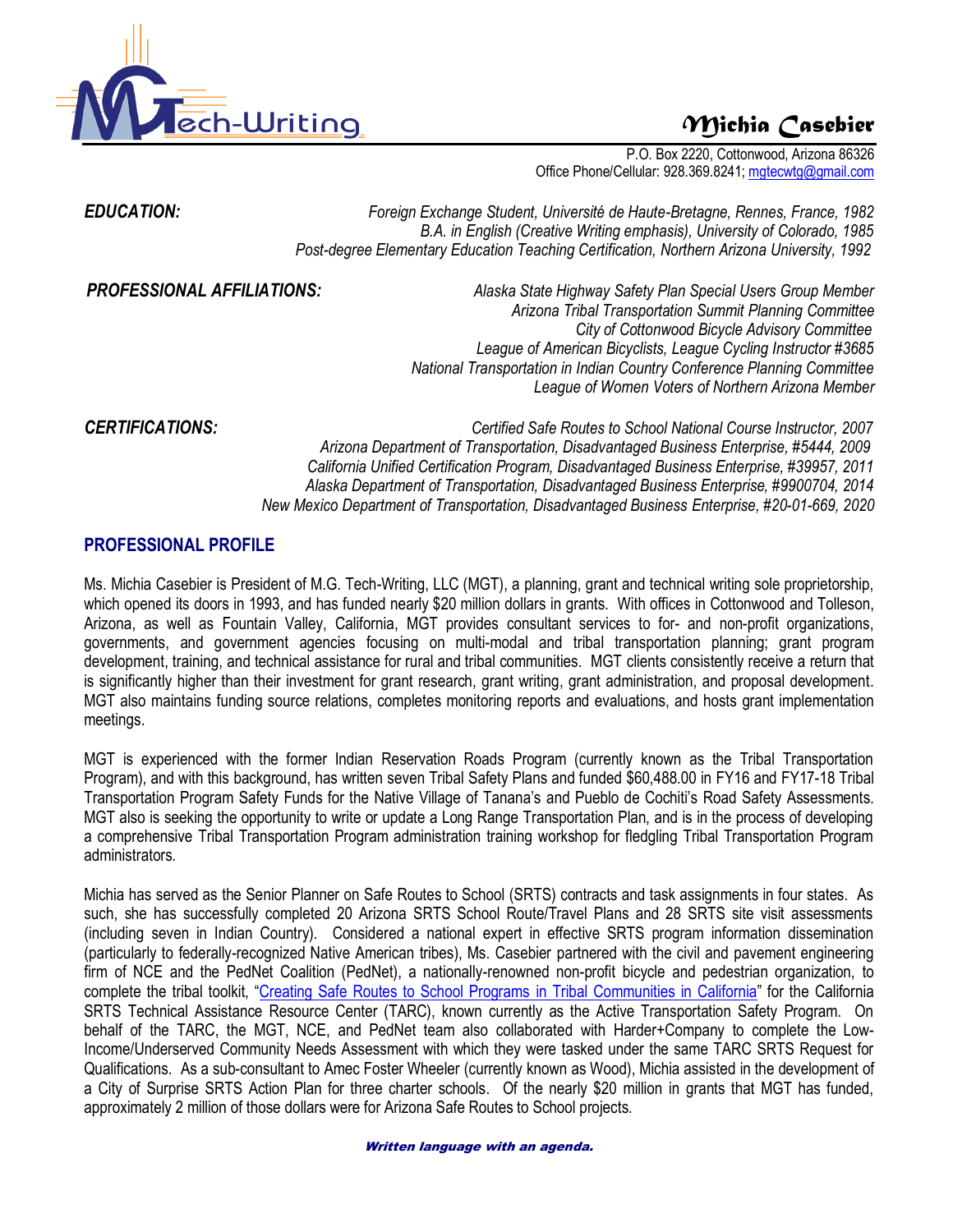# *Michia Casebier Page Two*

## **REPRESENTATIVE PROJECTS**

Webinar/Workshop Training Developer/Instructor, October 2020 - Present The Idea Gardener Phoenix, Arizona

MGT has been hired as a subcontracted Webinar/Workshop Training Developer/Instructor to assist The Idea Gardener with creation and facilitation of webinars, workshops, and/or conference breakout sessions targeted at Disadvantaged Business Enterprise firms and small businesses in both Arizona and New Mexico.

ADOT Rural and Tribal Bicycle and Pedestrian Workshop Toolkit, September 2020 - Present Kimley-Horn and Associates, Inc. Tucson, Arizona

Subcontracted by Kimley-Horn and Associates, Inc.'s Tucson office, MGT has been hired as part of a six-person team to help develop the Arizona Department of Transportation (ADOT) Rural and Tribal Bicycle and Pedestrian Workshop Toolkit. The Toolkit will be used by the ADOT Bicycle and Pedestrian Coordinator to provide rural and tribal workshops beginning potentially in mid-2021. At present, the team has defined the workshop topics, is preparing the Toolkit and workshop materials, and will conclude the project with finalizing some detailed workshop plans.

Tribal Transportation Safety Plan Development Director, January 2020 - Present Walker River Paiute Tribe Schurz, Nevada

Contracted by the Walker River Paiute Tribe, MGT performed a three-day site visit in late February 2020 to write the tribe's first Tribal Transportation Safety Plan (TTSP). The Tribe's TTSP is an inclusive safety planning document that will detail goals, activities, and champions for Walker River Paiute Tribe's eleven emphasis areas: Safe Routes to School; road safety assessment; electronic coverage area; impaired driving; crash data Improvement; road closure protocol improvement; largescale roads improvement projects; driver's education; roadway maintenance; safety committee development; and dust abatement.

Conference Breakout Session and Workshop Training Developer/Instructor, May 2019 - Present National Rural Transit Assistance Program Woburn, Massachusetts

MGT has been hired on a year-long contract to assist the National Rural Transit Assistance Program (RTAP) with enhancing their existing national tribal and rural transit training efforts. The project scope of work includes helping RTAP training staff and consultant trainers win more opportunities to provide breakout sessions at rural and tribal conferences and with the development of a streamlined process for conducting more transit training workshops in various regions of the country. The kickoff event was attendance at the 2019 National Tribal Symposium to Advance Transportation in San Diego on May 14 and 15 where Casebier facilitated the "Tribal Transit Program Planning I and II" break out sessions along with a transit funding breakout session entitled, "Putting Funding to Work & Alternatives to Grant Funding." MGT planned, developed, and cofacilitated a two-day workshop with Walt Diangson of the Southwest Transit Association as part of the four-day agenda for the Rocky Mountain Region Tribal Transportation Program's 2020 Quarterly Tribal Transportation Meeting at the Bureau of Indian Affairs' Rocky Mountain Regional Office in Billings, Montana on February 11 - 12, 2020.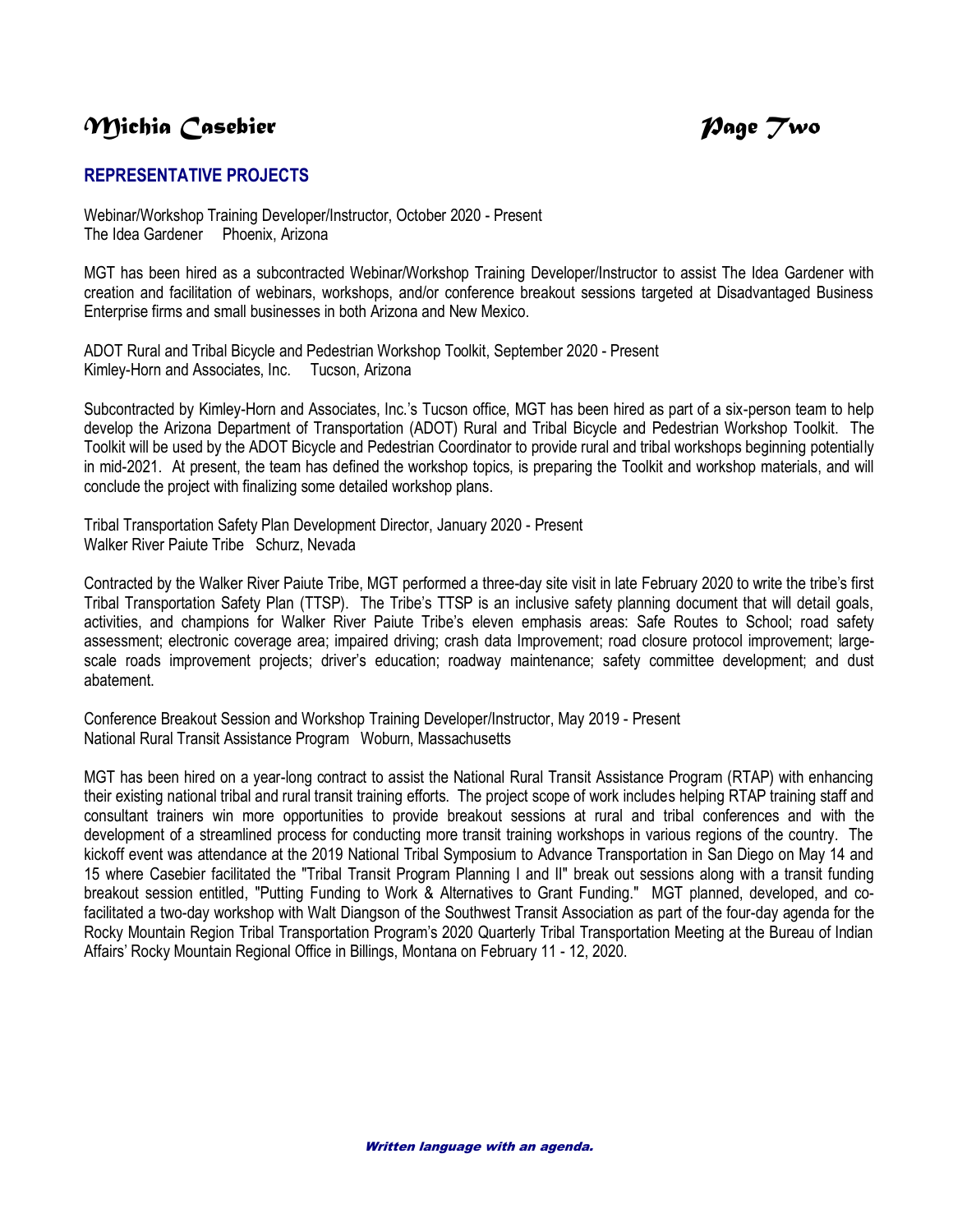# *M*ichia Casebier *Page Three*

## **REPRESENTATIVE PROJECTS (Continued)**

Tribal Transportation Safety Plan Development Director, January 2018 - Present Taos Pueblo Taos, New Mexico

Contracted by Taos Pueblo, MGT completed a three-day site visit in late February 2018, and is finishing the Pueblo's first Tribal Transportation Safety Plan (TTSP). The Pueblo's TTSP is an inclusive safety planning document that incorporates Taos Pueblo's eight emphasis areas: safety communication enhancement; enforcement/EMS; impaired driving, alcohol and substance abuse; driver's education/defensive driving; road safety assessment; roadway safety improvements; and roadway maintenance. The plan's vision: "Through value-added engineering, transportation education, and firm enforcement, Taos Pueblo will achieve a healthy, multimodal transportation system," will allow the Pueblo to reduce traffic fatalities and serious injury crashes.

Technical Editor, January 2014 - Present ETD, Inc. Flagstaff, Arizona

MGT edited and fact-checked the demographics chapter of four Regional Water Plans being developed by Brown and Caldwell for 13 of the Navajo Nation's geographic chapter areas; e.g., Nazlini, Many Farms, Chinle, Rock Point, Lukachukai, Tsaile-Wheatfield, Shonto, To'Nanees'Dizi, Kaibeto, and Black Mesa on behalf of ETD, Inc., a Native American-owned environmental consulting and applied research firm dedicated to Indian Country. MGT also edited the LeChee, Tolikan, and Bááháálí Chapter's Comprehensive Land Use Plans; ETD's revised website text; and the Navajo Nation Coal Mine Economic Strategies and Marketing Plans.

Key Informant, September 2020 America Walks Bethesda, Maryland

On September 18, 2020, Michia participated in a key informant interview with Ms. Yamelith Aguilar for America Walks' Creating a Safe and Inclusive Built Environment for People with Disabilities in American Indian/Alaska Native Communities project. Said interview was utilized in America Walks' efforts to draft the white paper, entitled, "[Inclusive Planning in Tribal Communities:](https://americawalks.org/wp-content/uploads/2020/12/Inclusive-Planning-in-Tribal-Communities-2.pdf)  [Engaging People with Disabilities in Designing Safe and Accessible Transportation Systems](https://americawalks.org/wp-content/uploads/2020/12/Inclusive-Planning-in-Tribal-Communities-2.pdf)."

Walking Towards Justice in Indian Country, March 2020 - April 2020 America Walks Bethesda, Maryland

MGT was hired to collaborate with America Walks staff, Jerrod Moore of the Tribal Injury Prevention Resource Center, and Alan Sixtus Dominguez of the Albuquerque Area Southwest Tribal Epidemiology Center on the initial planning/development of a two-part "Walking Towards Justice in Indian Country" webinar series. Part I of the series, entitled, "[Tribal Transportation](https://youtu.be/-X09_Eb5Exo)  [Planning and Pedestrian Safety](https://youtu.be/-X09_Eb5Exo)," featured some of today's most highly-respected and renowned women in Tribal Transportation and took place on June 23, 2020. Part II, "[Missing and Murdered Indigenous Women and Girls,](https://youtu.be/r7ppsEKRfps)" took place on August 12, 2020, and was based on two books, *Highway of Tears* by Jessica McDiarmid, and *The Round House* by Louise Erdrich. Webinar presenters included the honorable Deb Haaland, U.S. Representative from New Mexico's 1st congressional district and others. Both webinars garnered more than 500 participants each.

Grant Researcher and Technical Writer, February 2020 - May 2020 First American Golf Association Flandreau, South Dakota

MGT developed a ten-page Table of Potential Grants and a nine-page Project Abstract, which details a four-phase program development plan that this fledgling tribal non-profit can utilize to pursue future grant applications for Flandreau Indian School.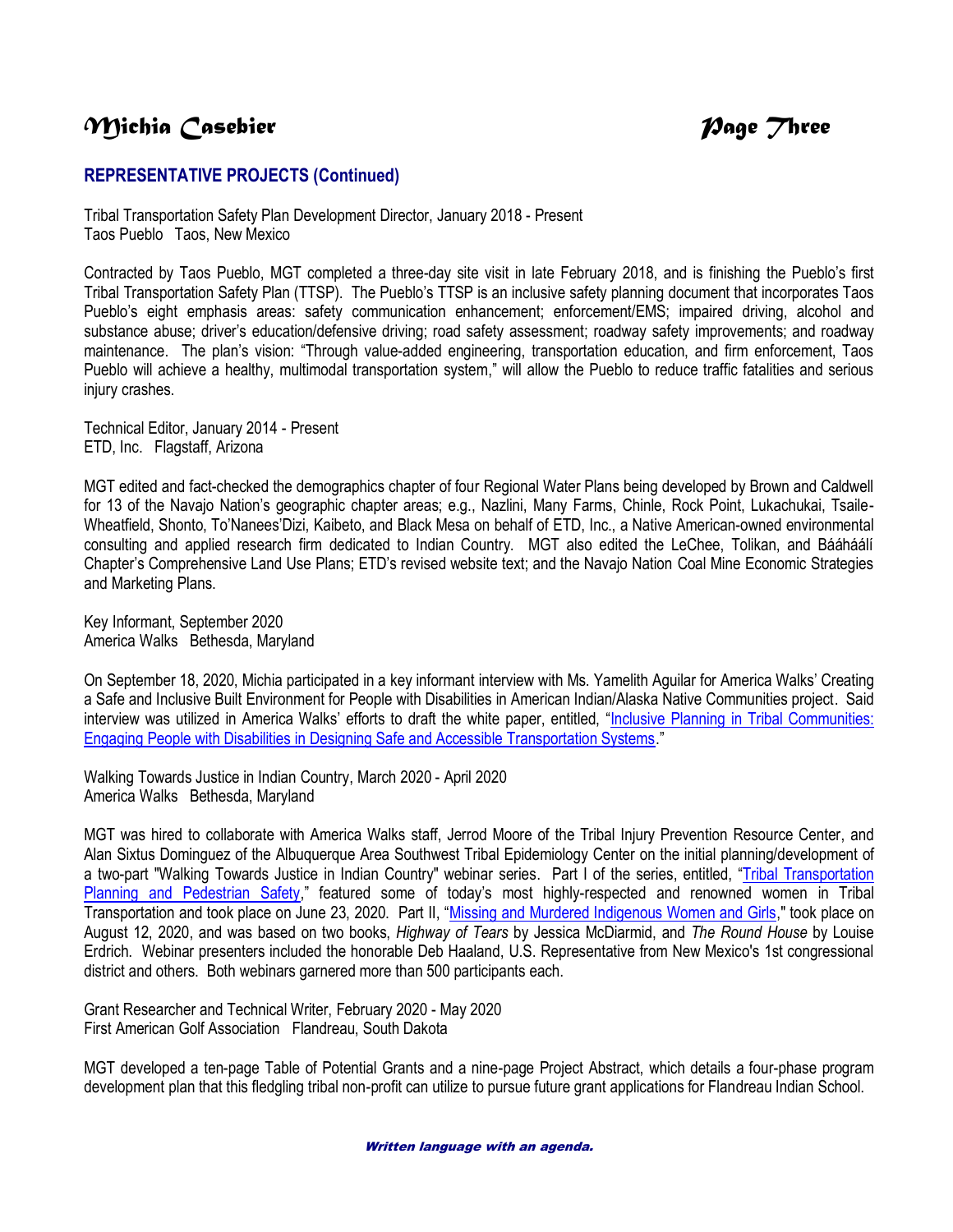# *Michia Casebier Page Four*

## **REPRESENTATIVE PROJECTS (Continued)**

Tribal Transportation Program Safety Funds Grant Writer, July 2020 - August 2020 Pueblo de Cochiti Cochiti Pueblo, New Mexico

As the sixth contract that MGT has completed for Pueblo de Cochiti (PdC), the firm wrote the Pueblo's \$452,517.00 Fiscal Year 2020 Tribal Transportation Program Safety Funds (TTPSF) NM22 Intersection 12.2 Safety Improvements Project (PdCISIP) grant. Pueblo de Cochiti's PdCISIP will complete a thorough Traffic Study of Intersection 12.2 and both sides of New Mexico 22 immediately north, south, and west of the intersection, where four crashes at or approaching this intersection have been documented. In addition, the project will result in a NM22 Intersection 12.2 Traffic Study and Design Report with plans, specifications, and cost estimates for three intersection design alternatives (including a roundabout design solution) that meet NMDOT standards and propose to improve the intersection's safety.

Tribal Transit Program Development Assistant and RSA Implementation Team Member, November 2018 - August 2019 Pueblo de Cochiti Cochiti Pueblo, New Mexico

MGT provided Tribal Transit Program development and Road Safety Assessment implementation technical assistance to the Pueblo de Cochiti under the fourth and fifth contracts the firm has had with the Pueblo since December 2016.

Youth Engagement and Action for Health Project Advisory Committee Member, January 2018 - August 2019 Healthy Places Lab School of City and Regional Planning Georgia Institute of Technology Atlanta, Georgia

Michia was hired under a Georgia Tech honorarium to assist the Youth Engagement and Action for Health (YEAH!) Project Program Manager and Advisory Committee with national tribal youth recruitment and project implementation. The Yeah Project goal is for minority youth and adults to collaborate to make their neighborhoods into communities where it is easier for people to lead healthy and active lives. By participating in the ten-week YEAH! Curriculum, minority middle-school youth will learn about themselves, increase their self-determination and sense of self-worth, and develop advocacy skills.

Transit Manager's Toolkit Update Team Member, November 2018 - April 2019 National Rural Transit Assistance Program Woburn, Massachusetts

MGT was subcontracted to the KFH Group, Inc. to assist in the completion of the "[Engaging with Tribes](http://nationalrtap.org/Tribal-Transit/Engaging-with-Tribes)" article on the National Rural Transit Assistance Program's website. The project scope of work included incorporation of suggestions obtained via the RTAP's Toolkit Needs Survey, monthly meetings with National RTAP staff, formal presentation of the article draft to the National RTAP board, and completion of the final article.

Tribal Safety Plan Development Director for *Six* Alaska Native Villages:

[Wrangell Cooperative Association,](https://www.tribalsafety.org/safety-plans-library) May 2018 - December 2018 Wrangell, Alaska Native Village of Ruby, November 2016 - January 2018 Ruby, Alaska Gwichyaa Zhee Gwich'in Tribal Government, August 2016 - March 2017 Fort Yukon, Alaska Klawock Cooperative Association, September 2015 - August 2016 Klawock, Alaska Native Village of Tanana, July 2015 - August 2015 Tanana, Alaska [Craig Tribal Association,](http://www.tribalsafety.org/safety-plans-library) January 2015 - March 2015 Craig, Alaska

Through the Wrangell Cooperative Association's Safety Plan emphasis area implementation plan, Wrangell safety stakeholders will be able to reduce vehicle crashes and achieve vital safety improvement goals.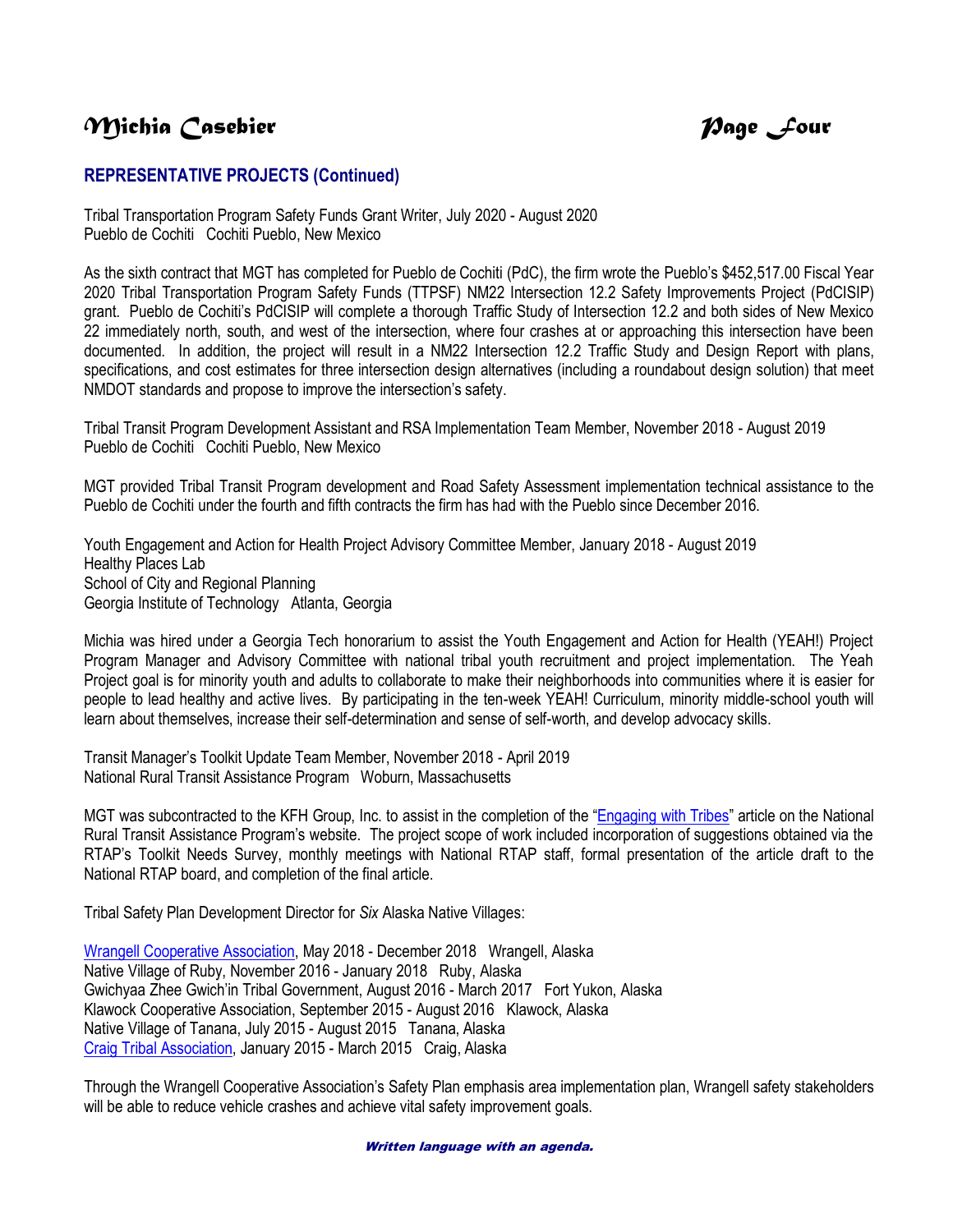# *Michia Casebier Page Five*

## **REPRESENTATIVE PROJECTS (Continued)**

Walking College Mentor, December 2017 - October 2018 America Walks Portland, Oregon

The Walking College is an interactive, online educational program for walkable community advocates. Each year, Walking College Fellowships are awarded to community change agents working alone, in organizations, or in professions such as public health, planning, transportation, or education. Casebier was contracted to: serve as the "Personal Mentor" for two Walking College Fellows, held six 30-minute one-on-one Mentoring Sessions with each of them, and assisted them with the development/editing of their Walking Action Plans.

Grant Writing Workshop Developer/Instructor, September 2017 - April 2018 Colorado Local Technical Assistance Program Boulder, Colorado

MGT was contracted with the Colorado Local Technical Assistance Program to develop/provide (2) two-day grant writing workshops; one of which was provided at the City of Westminster Municipal Service Center on November 20 and 21, 2017. The second workshop was delivered April 4 and 5, 2018 at the Clarion Inn in Grand Junction, Colorado. Workshop development included the creation of a comprehensive 153-page grant writing course manual for attendee use during the (2) two-day workshops and beyond.

Traffic Records Assessment and Data Gathering Improvement Project Coordinator, January 2018 - March 2018 Pueblo de Cochiti Cochiti Pueblo, New Mexico

MGT: assisted the Pueblo de Cochiti with researching various data gathering and traffic records assessment software systems; worked with Cochiti Pueblo staff to self-assess the Pueblo's tribal crash data collection system, state-tribal crash data sharing, and capacity for tribal traffic safety improvement; and sought to increase the regularity of meetings between local, tribal, and regional EMS and Enforcement stakeholders. The project concluded with the planning and facilitation of a stakeholder meeting in Cochiti Pueblo's Tribal Council chambers.

Tribal Transportation Program Safety Funds Grant Writer, November 2017 - December 2017 Pueblo de Cochiti Cochiti Pueblo, New Mexico

MGT funded the Pueblo de Cochiti's (PdC's) Fiscal Year 2017-2018 Tribal Transportation Program Safety Funds (TTPSF) Road Safety Assessment (RSA) grant. On June 29, 2018, the Federal Highway Administration notified the PdC of their \$38,824.00 RSA project grant award. Pueblo de Cochiti's Road Safety Assessment project will contract a team of subject matter experts to evaluate both a .5 mile stretch of Southern Pueblos 85 (SP85) south from SP92 to Pinon Street within the Pueblo and a 1.75 section of New Mexico 22 north from SP92 to Cochiti Highway. The TTPSF RSA project reflects one of the nine Tribal Safety Plan emphasis areas selected by the Cochiti Pueblo community.

Tribal Safety Plan Development Director, December 2016 - September 2017 Pueblo de Cochiti Cochiti Pueblo, New Mexico

Contracted by the Pueblo de Cochiti, MGT completed a three-day site visit in late December 2016, and wrote [the Pueblo's first](https://www.tribalsafety.org/safety-plans-library)  [Tribal Safety Plan.](https://www.tribalsafety.org/safety-plans-library) MGT sub-contracted NCE to develop a schematic site plan of the school zone adjacent to the Cochiti Elementary and Middle School and a one-page write up of proposed SRTS engineering improvements.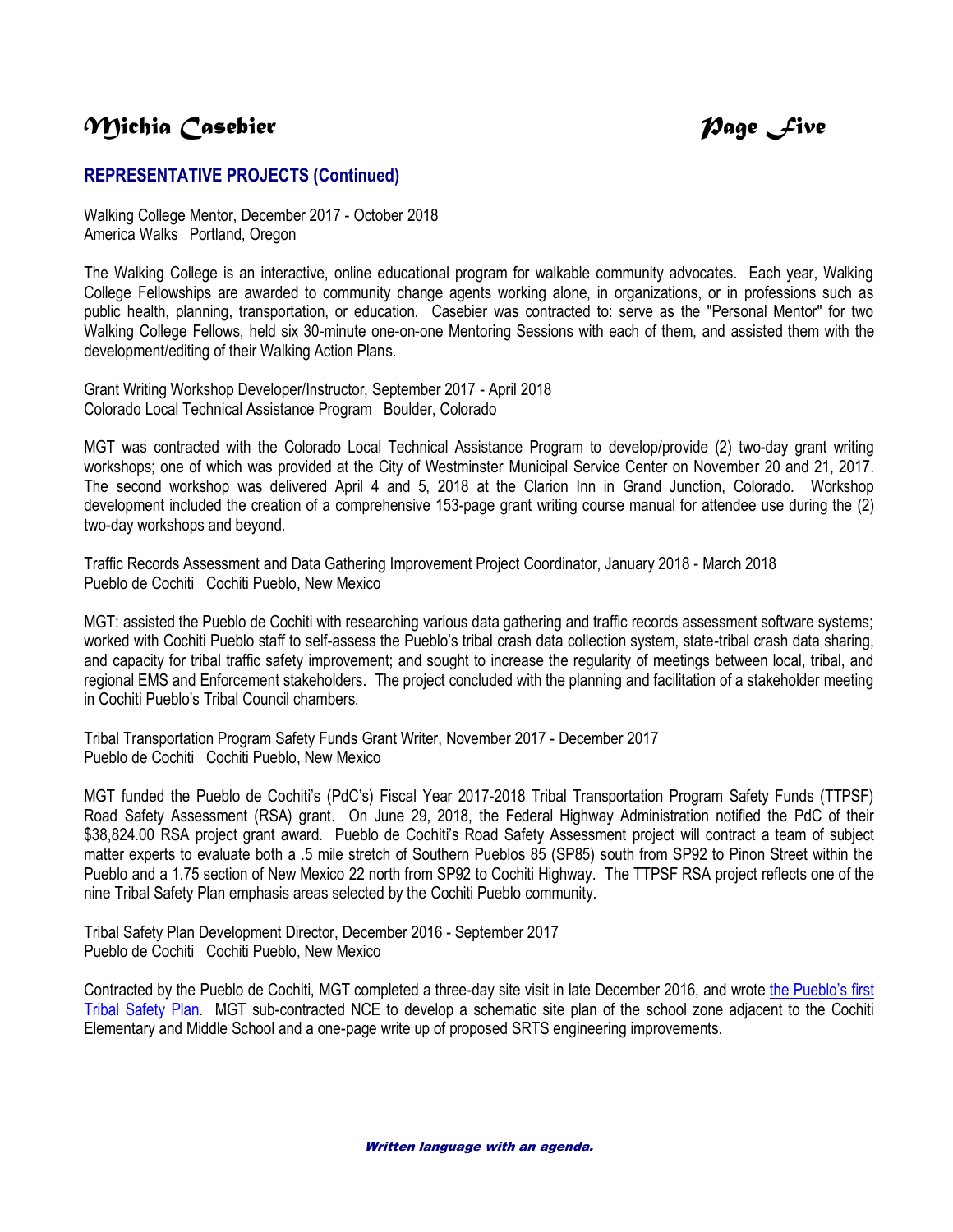# *Michia Casebier Page Six*

## **PROFESSIONAL EXPERIENCE (Continued)**

Safe Routes to School/Safe Passage Program Developer, July 2017 - August 2017 Paramount Unified School District Paramount, California

Contracted by the Paramount Unified School District's Safety and Security Department, MGT assisted staff with developing Safe Routes to School and Safe Passage program ideology to present to the Paramount Unified School District Governing Board. MGT also assisted with completion of a Governing Board handout and tri-fold brochure for parents' and students' usage.

Tribal Transportation Program Safety Funds Grant Writer, August 2016 - September 2016 Native Village of Tanana Tanana, Alaska

MGT wrote/helped submit the Native Village of Tanana's (NVT's) Fiscal Year 2016 Tribal Transportation Program Safety Funds (TTPSF) Road Safety Assessment (RSA) grant. On April 10, 2017, the Federal Highway Administration notified the NVT of their \$21,664.00 RSA project grant award. Guided by the recommendations detailed within the Tribal Safety Plan that MGT completed in August 2015, the TTPSF RSA project reflects one of the eight Tribal Safety Plan emphasis areas selected by the Tanana community.

Safe Routes to School Planner, November 2015 - May 2016 Amec Foster Wheeler Phoenix, Arizona

As a sub-consultant to the international engineering firm formerly known as Amec Foster Wheeler (now Wood), MGT assisted in the development of a Safe Routes to School Action Plan for three charter schools within the City of Surprise: Arizona: Arizona Charter Academy, Imagine Preparatory School, and Imagine School at Rosefield. The plan included: aerial and Safest Routes to School maps, existing conditions, prioritized problems, countermeasures, estimated costs, photos, existing schematics of engineering improvements, an implementation plan, and summary of potential SRTS programs/projects that could be submitted for additional SRTS grant funds. MGT completed an Existing Conditions Memo for inclusion in the final Action Plan. Further, the firm helped: conduct three school site conditions assessments, walking/biking audits, and follow-up neighborhood meetings; draft the Action Plan; and review Bullard Avenue design/reconfiguration alternatives for the City of Surprise 'Bullard Avenue Task Force'.

Technical Writer, August 2014 - December 2015 HealthTrans Consulting, LLC. Barrington, Illinois

As a sub-consultant to HealthTrans Consulting, LLC, the PedNet Coalition's prime contractor to Live Well Crawford County, MGT helped complete the technical writing (including document formatting and graphics incorporation) of a [Bicycle and](https://pednet.org/wp-content/uploads/Girard-Bike-Ped-Master-Plan-Compressed.pdf)  [Pedestrian Master Plan](https://pednet.org/wp-content/uploads/Girard-Bike-Ped-Master-Plan-Compressed.pdf) for the City of Girard, Kansas. Additionally, between August 2014 and September 2015, MGT assisted HealthTrans and PedNet with the completion of the Pittsburg, Kansas Bicycle and Pedestrian Master Plan.

League Cycling Instructor/Bicycle Traffic Skills Course Developer, March 2015 - July 2015 Inter Tribal Council of Arizona Phoenix, Arizona

Funded by a Department of Health and Human Services' Office of Minority Health grant, MGT, the Inter Tribal Council of Arizona, and the Hualapai Police Department completed provision of four day-long, site-specific Bicycle Traffic Skills courses in May and June 2015 with helmet fittings and giveaways for 78 Native American youth from the: Hualapai Indian Tribe in Peach Springs, Arizona; Kaibab Band of Paiute Indians in Pipe Springs, Arizona; Duckwater Shoshone Tribe in Duckwater, Nevada, and Te-Moak Tribe of Western Shoshone youth in Elko, Nevada.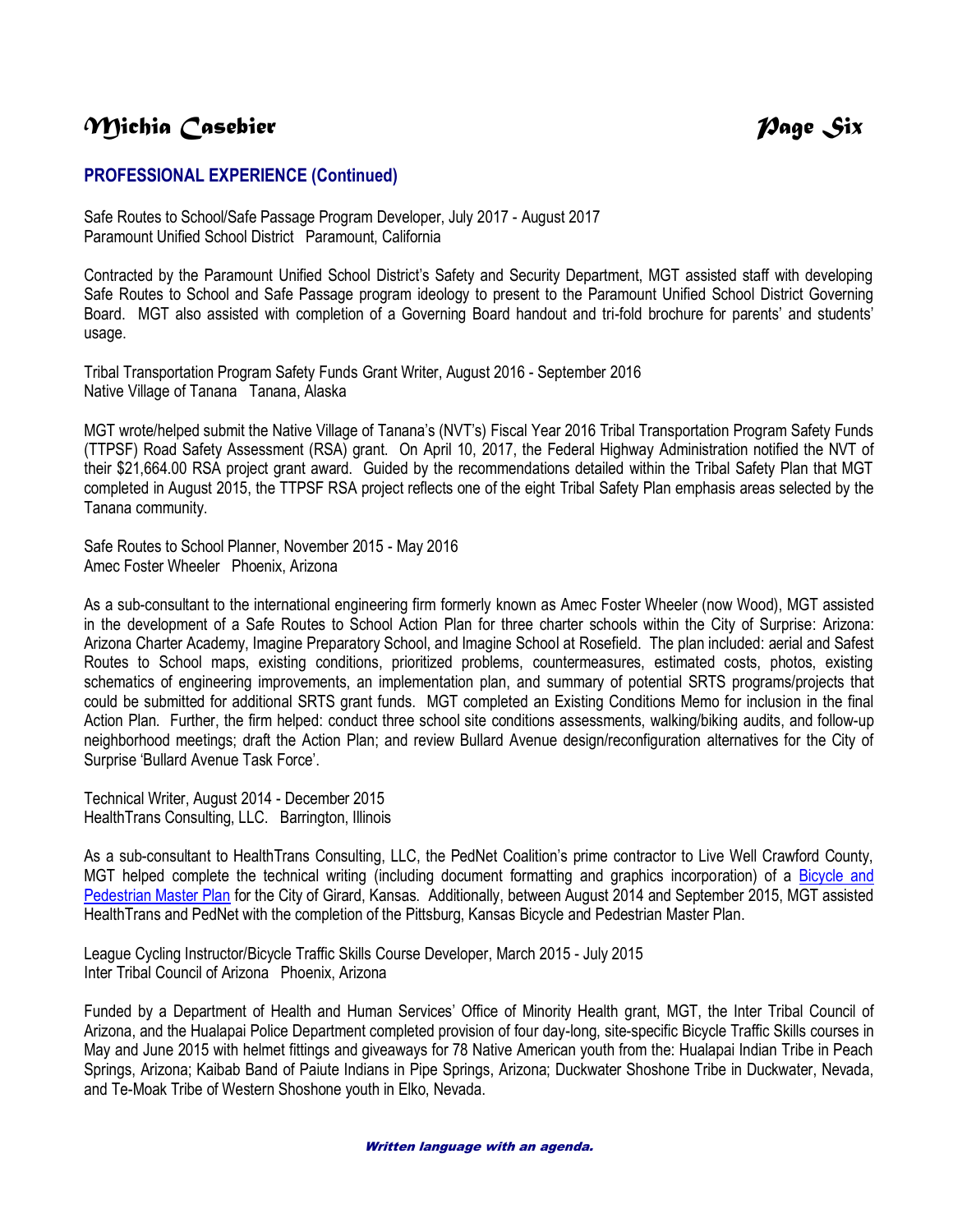# *Michia Casebier Page Seven*

## **PROFESSIONAL EXPERIENCE (Continued)**

Grant Writer/Tribal Safety Plan Development Director, January 2015 - March 2015 Craig Tribal Association Craig, Alaska

Funded a \$264,495.00 Federal Transit Authority Tribal Transit Program grant for the Craig Tribal Association (CTA) to purchase two 20 + 2 body-on-chassis buses. Grant funding will implement Phase Two of the Prince of Wales Island Public Transit System and initiate local demand response bus service in Craig and Klawock, and demand response regional bus service on a Craig-Klawock-Hollis route. MGT also completed the CTA's first Tribal Safety Plan, a comprehensive safety document that identifies the Island's safety challenges, emphasis areas, collaborative partners, and presents an implementation plan through which Prince of Wales Island's Alaska Native villages and several communities can reduce vehicle crashes and realize critical safety improvement goals.

MoDOT SRTS Curriculum Developer/SRTS Grant Writing Technical Advisor, August 2013 - June 2014 The PedNet Coalition Columbia, Missouri

Contracted with the PedNet Coalition, MGT was a sub-consultant under PedNet's funded 2012 Missouri Department of Transportation Safe Routes to School Non-Infrastructure grant entitled, "[SRTS Workshops for Underserved Schools](https://www.pednet.org/project/safe-routes-to-school-workshops/)" through which MGT developed a series of five 4½-hour SRTS Grant Writing Assistance Program workshops with accompanying workshop handouts and materials to educate Missouri school and community staff members on how to write competitive Safe Routes to School grants under the new Moving Ahead for Progress in the 21st Century (MAP-21) legislation. In addition, MGT provided 25 hours of one-on-one SRTS grant writing technical assistance to the communities of Ava and Charleston, Missouri. With MGT's assistance, Ava was subsequently awarded a \$310,000 SRTS infrastructure grant.

Senior Planner/Technical Lead, February 2010 - June 2013 NCE Reno, Nevada

Senior Planner who provided SRTS consultant expertise/technical assistance to Arizona communities through grant funds provided by the Arizona Department of Transportation's (ADOT's) Safe Routes to School Planning, Tribal Planning, Grant Writing, and Active School Neighborhood Assistance programs. Funding compensated MGT as a sub-consultant to NCE for provision of SRTS grant writing workshops, as well as the compilation of either a School Route/Travel Plan or Active School Neighborhood Assistance Program Report with aerial and Safest Routes to School maps, existing conditions, prioritized problems, countermeasures, estimated costs, photos, existing schematics of engineering improvements, an implementation plan, and summary of potential SRTS programs/projects that could be submitted for additional SRTS grant funds. Utilizing these plans and reports, the NCE consultant team provided clients with one-on-one technical assistance in developing/writing their SRTS grant applications. MGT was instrumental in encouraging the first military installation, the U.S. Army Garrison Yuma Proving Ground, to pursue SRTS infrastructure funding for PFC James D. Price Elementary School, and funded the first tribal SRTS grant in the U.S. for the Yavapai-Apache Nation.

Neighborhood Training Institute Faculty, November 2011 - May 2016 NeighborWorks America Washington, D.C.

Michia piloted "Revitalize Your Community with Walkability and Bikeability Strategies" as an afternoon workshop at the NeighborWorks America Atlanta National Training Institute (NTI) on August 9, 2011. In November 2011, Ms. Casebier subsequently was hired to help develop a Training Manual to accompany course number NR270, "Walkability and Bikeability for Healthy, Vibrant Neighborhoods." One of America's premier affordable housing and community development leaders, NeighborWorks America is a non-profit that works to provide lower-income populations with affordable live-in homes in safe, healthy, and sustainable neighborhoods where families can grow.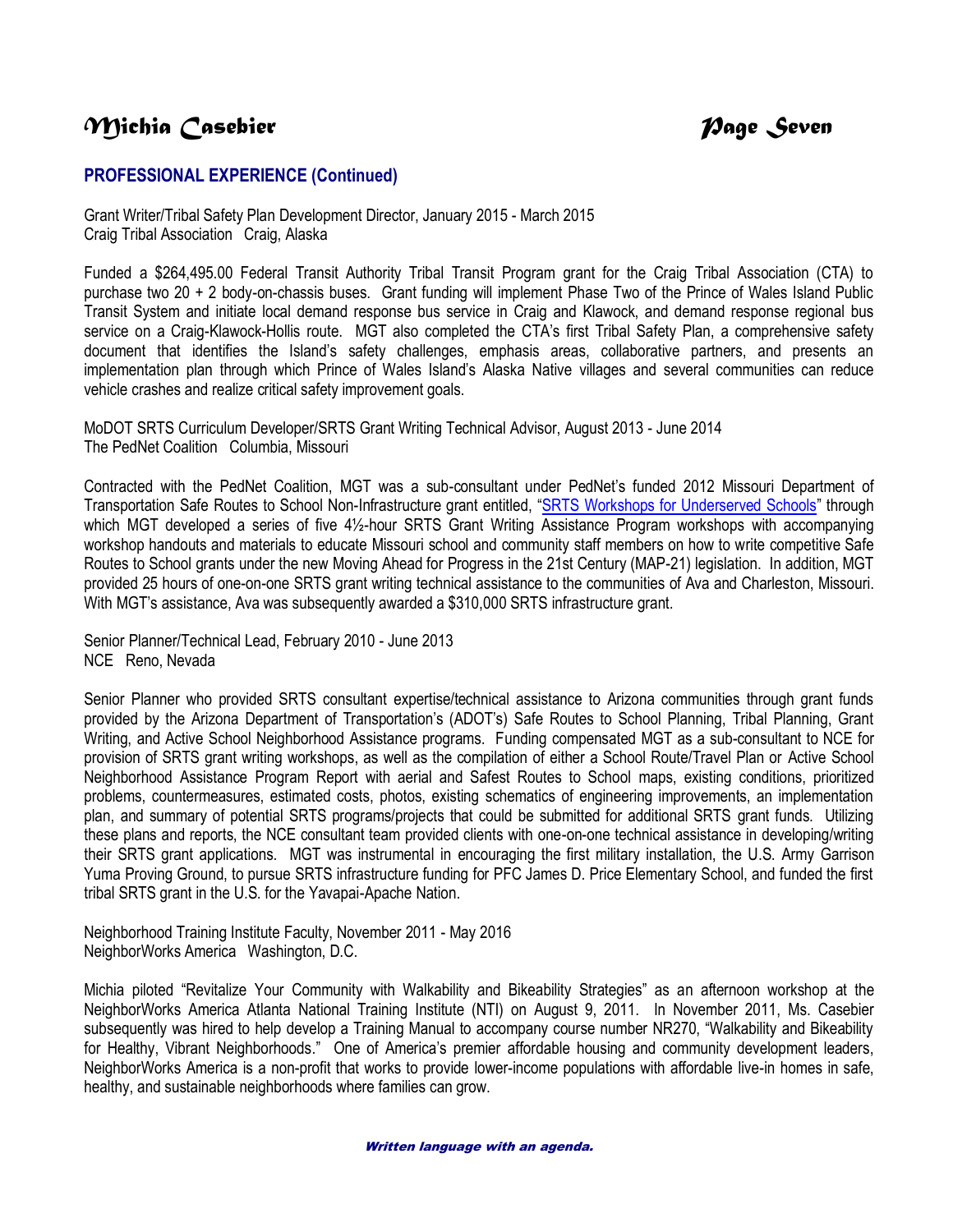# *Michia Casebier Page Eight*

## **PROFESSIONAL EXPERIENCE (Continued)**

Section 5310 Grant Review Panel, May 12 - 16, 2014 Arizona Department of Transportation Section 5310 Program Cottonwood Area Transit Cottonwood, Arizona

Invited by Northern Arizona Council of Governments' (NACOG's) staff to read and score 11 Section 5310 grant proposals on NACOG's behalf per Arizona Department of Transportation rating criteria. Met with a four-person Grant Review Panel to review scoring and grant critiques, then make final scoring and funding recommendations to the Arizona Department of Transportation.

Grant Coordinator, December 2005 - November 2006 Town of Pinetop-Lakeside Pinetop, Arizona

Casebier funded \$424,015.00 in grants and travel scholarships for the Town. In addition to providing essential grant-related guidance and information to the Town Council, Michia authored three Community Development Block Grant (CDBG) proposals for the Town of Pinetop-Lakeside while working simultaneously to closeout, clean up the tracking and grant administration of three FY02 CDBG projects, which were two years overdue. Refined relationships with critical State of Arizona departments and numerous agencies; including, but not limited to close collaboration on the Town Plan revision with The Tejido Group out of the University of Arizona's College of Architecture and Landscape Architecture. Performed grant project development, grant writing/administration, and drafted press releases, white papers, and briefs.

Project Developer/Grants Administrator, June 2004 - December 2005 Western Moulding Company, Inc. Snowflake, Arizona

Michia funded \$354,000.00 in grants and travel scholarships for the company and its employees. Planned and conducted 25+ tours with collaborators, including several with the late Senator Jake Flake and other Arizona state legislators. Performed grant project development and grant writing/administration; drafted press releases, white papers, and briefs; and was assigned to special research and development/marketing projects. Created flyers and Power Point presentations for marketing and media promotion.

Title VII Comprehensive School Grants Review Panel U.S. Department of Education Office of Bilingual Education and Minority Languages Affairs Hilton Arlington, Virginia March 22 - 27, 1999 and Holiday Inn Silver Spring, Maryland May 5 - 10, 1997

Read and scored 30 grant proposals per Department of Education rating criteria. Met in teams to review scoring, recommendations and grant critiques.

Acting Director/Higher Education & Comprehensive Education Plan Coordinator, July 1995 - January 1996 White Mountain Apache Tribal Education Department & Vocational Skills Center Whiteriver, Arizona

Administration of six different 93-638 Education programs, including: Higher Education, Adult Education, Vocational Education, the Child Find and Johnson O'Malley programs, as well as the Vocational Skill Center. Wrote and developed initial work plan/outline for the WMAT Comprehensive Education Plan.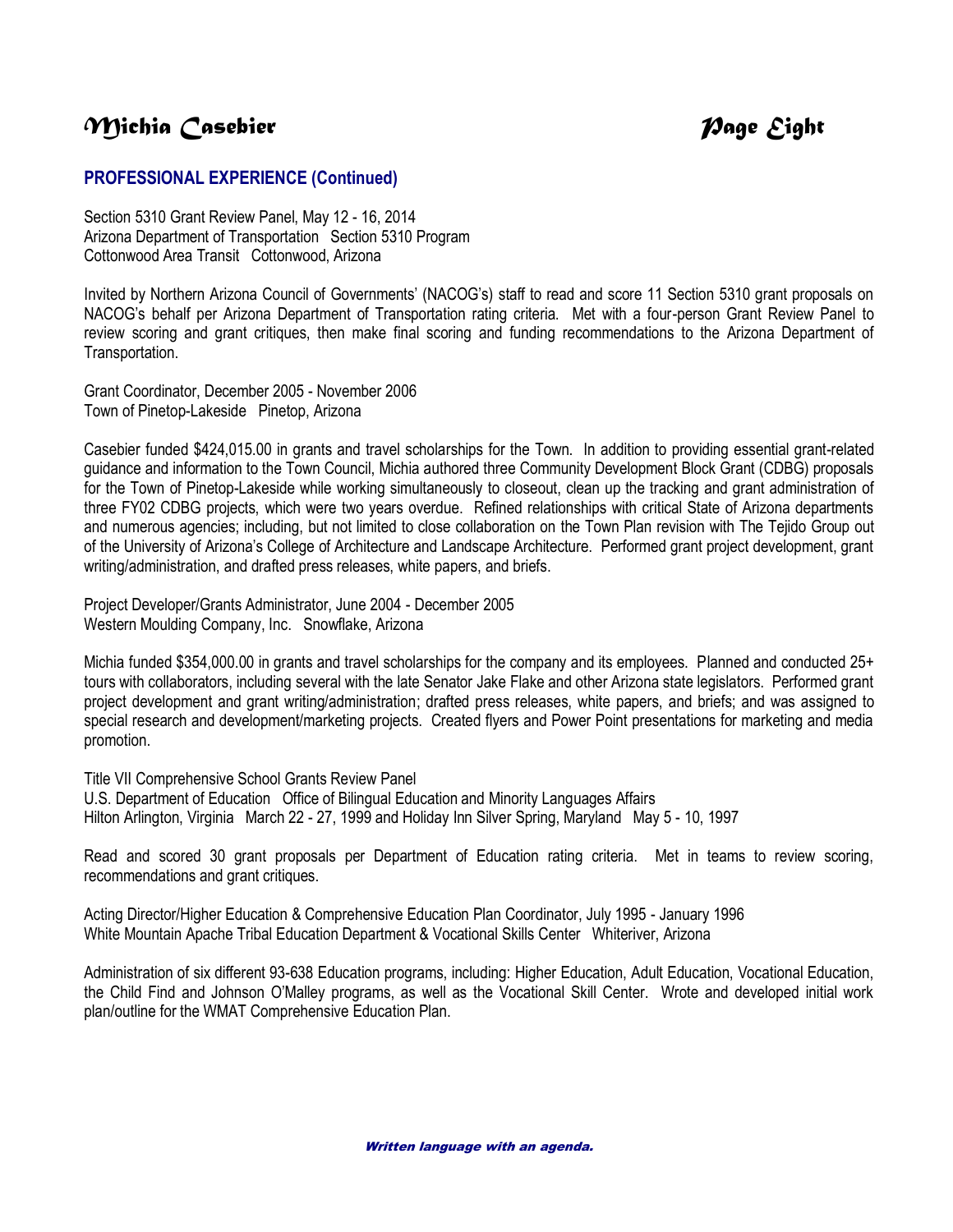# *Michia Casebier Page Nine*

## **PROFESSIONAL EXPERIENCE (Continued)**

Education Specialist, August 1992 - July 1995 John F. Kennedy Day School Cedar Creek, Arizona

Promoted to an Education Specialist position with the Bureau of Indian Affairs' Office of Indian Education Programs (presently known as the Bureau of Indian Education) after only two years of classroom teaching. Wrote grants; performed grant program/project research, design, development, implementation and administration; refined funding source relationships; wrote and developed curriculum; monitored, evaluated and administered grants; taught kindergarten through eighth grade children; and coached eighth grade girls' basketball. Planned, coordinated, and chaperoned one eighth-grade prom, and two annual eighth grade end-of-the-year trips.

### **PUBLICATIONS, PRESENTATIONS, TRAININGS, AND WEBINARS**

"Reading and Responding to Solicitations: RFPs, RFQs, SOQs and RFIs," a two-hour webinar developed/facilitated by Ms. Casebier for the annual 2020 Arizona Department of Transportation Disadvantaged Business Enterprise Conference Development Program, and presented on December 10, 2020 to virtual conference attendees as part of the Post-Conference Workshop Series.

"Reading and Responding to Solicitations: RFPs, RFQs, SOQs and RFIs," a two-hour webinar developed/facilitated by Ms. Casebier for the Arizona Department of Transportation Business Development Program, and presented on September 10, 2020.

"Tribal Transit Workshop," a two-day workshop developed and co-facilitated by Michia and Walt Diangson, Southwest Transit Association Trainer, on behalf of the National Rural Transit Assistance Program as part of the four-day agenda for the Rocky Mountain Region Tribal Transportation Program's 2020 Quarterly Tribal Transportation Meeting at the Bureau of Indian Affairs' Rocky Mountain Regional Office in Billings, Montana on February 11 - 12, 2020.

"Reading and Responding to Solicitations: RFPs, RFQs, SOQs and RFIs," a two-hour webinar developed/facilitated by Ms. Casebier for the New Mexico Small Business Training and Resources Program, and presented on December 4, 2019.

["It's Not Just about the Money: Writing Grants for the End Gain](https://www.thetiprc.com/post/webinar-it-s-not-just-about-the-money-writing-grants-for-the-end-gain)," an hour-long webinar developed/facilitated by Ms. Casebier for the Tribal Injury Prevention Resource Center, and presented on November 13, 2019.

"Reading Solicitations (RFPs, RFQs, SOQs and RFIs)" and "Responding to Solicitations (RFPs, RFQs, SOQs and RFIs)," two back-to-back 50-minute breakout sessions Michia facilitated at the 10<sup>th</sup> annual Arizona Department of Transportation DBE and Small Business Conference held at Casino del Sol, Tucson, Arizona, September 23, 2019.

"[Tribal Pedestrian Safety via Pop-Ups and Pedestrian Plans](https://9d4c1830-23f2-4f35-b70b-83fc44816860.filesusr.com/ugd/cea1b2_1fa3dd6e14814866a6a25a9ad2f910dd.pdf)," a day-long pre-conference workshop, which included actual installation of a pop-up traffic calming project by workshop attendees. Co-facilitated by Ms. Casebier, Ian Thomas, America Walks' State and Local Program Director, and Danielle Hess, Project Assistant for the Small Urban, Rural and Tribal Center on Mobility, the workshop was held as part of the 2019 National Transportation in Indian Country Conference hosted at Big Sky Resort in Big Sky, Montana, September 16, 2019.

"Moving Mountains through Public Transit," a 90-minute panel discussion co-facilitated by Michia, Ken Hosen, KFH Group's Vice-President, Jim Nagle, New Mexico's North Central Regional Transit District Public Information Officer, Ramona Dillard, Laguna Pueblo Community Health Wellness Department Director, and Julia Walton, Former President, Three Square Blocks for the annual Western Planner Association's Conference held at the Drury Plaza in Santa Fe, New Mexico on September 10, 2019.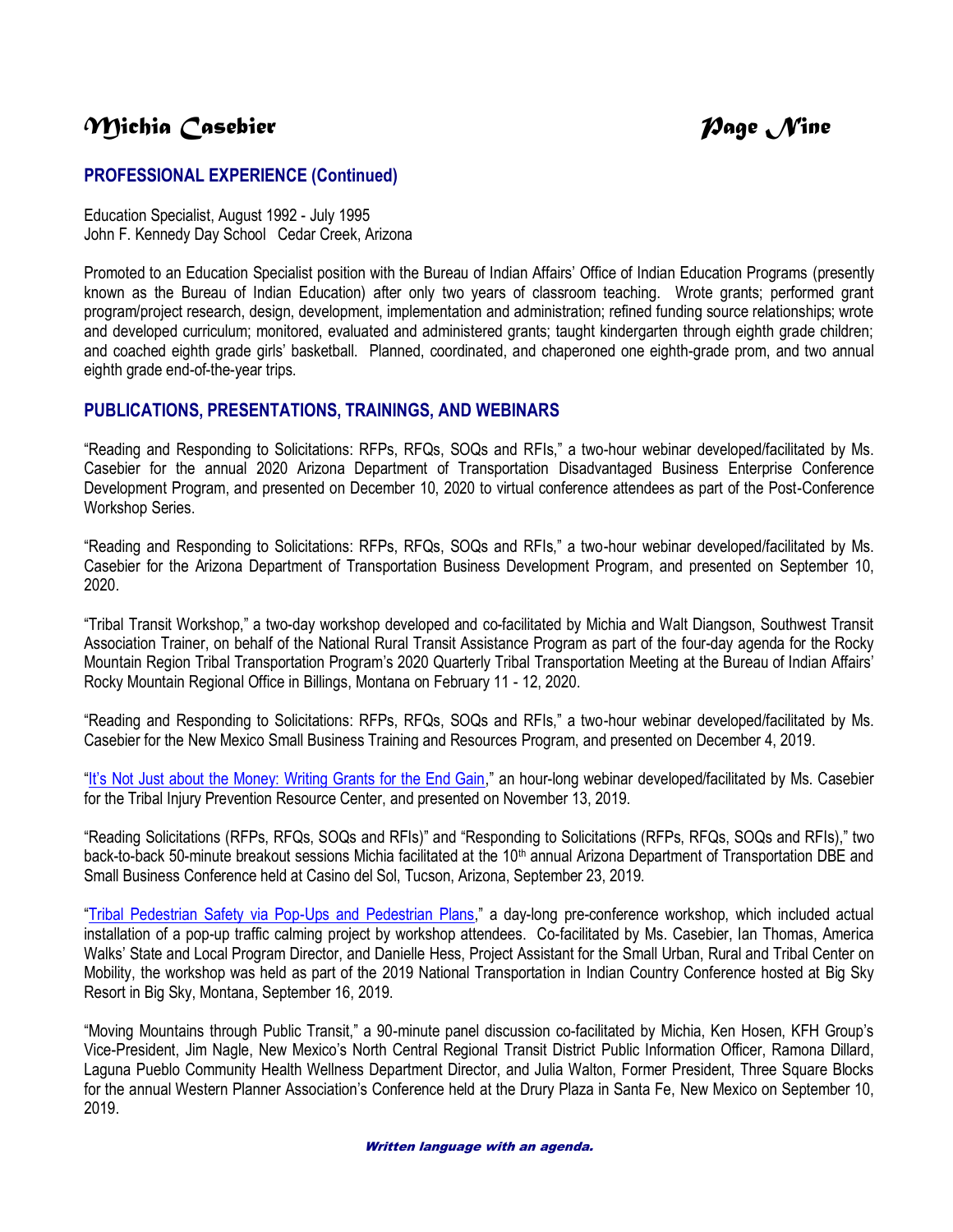# *Michia Casebier Page Ten*

### **PUBLICATIONS, PRESENTATIONS, TRAININGS, AND WEBINARS (Continued)**

"Responding to Proposal Requests," a two-hour breakout session facilitated by Ms. Casebier for the Arizona Department of Transportation's Business Engagement and Compliance Office in Phoenix, Arizona, August 1, 2019.

"Putting Transit Funding to Work and Alternatives to Transit Grant Funding," a 90-minute breakout session facilitated by Ms. Casebier at the 2019 National Tribal Symposium to Advance Transportation hosted at the Sheraton San Diego Hotel and Marina in San Diego, California, May 15, 2019.

"Tribal Transit Program Planning I" and "Tribal Transit Program Planning II," two 90-minute breakout sessions developed/facilitated at the 2019 National Tribal Symposium to Advance Transportation hosted at the Sheraton San Diego Hotel and Marina in San Diego, California, May 14, 2019.

"Grant/Proposal Writing Application Process," a 90-minute interactive breakout session facilitated by Michia Casebier for the 2019 Navajo Division of Transportation's Reservation Wide Transportation Symposium hosted at the Twin Arrows Navajo Casino Resort, in Twin Arrows, Arizona, April 2, 2019.

"Tribal Injury Prevention Coalition and Pedestrian Safety Workshop," a five-hour workshop co-facilitated with Ian Thomas, America Walks' State and Local Program Director, and Maria Rosa Galter, Walk2Connect member-Co-Owner, for the first quarter meeting of the Albuquerque Area Tribal Injury Prevention Coalition. The workshop was sponsored by the Albuquerque Area Southwest Tribal Epidemiology Center, and hosted at the Central New Mexico Community College Workforce Training Center in Albuquerque, New Mexico on March 22, 2019. The workshop was preceded by a [four-hour site visit](https://americawalks.org/addressing-pedestrian-safety-in-indian-country/) with the Safe Transportation Initiative membership to Jemez Pueblo to observe pedestrian safety conditions and learn about pueblo efforts to address transportation safety challenges and goals.

"[Enforcement: Keeping Routine Stops from Escalating](https://9d4c1830-23f2-4f35-b70b-83fc44816860.filesusr.com/ugd/cea1b2_d833e2bcb8d841d3a65242e5b6d6fb7f.pdf)," a three-hour panel presentation co-facilitated with Michael Henderson, Captain, Navajo Division of Public Safety, Lawrence Robertson, Bureau of Indian Affairs-Office of Justice Services, and Al Fowler, Captain, White Earth Tribal Police Department, as part of the Safety and Law Enforcement track at the 2018 National Transportation in Indian Country Conference hosted at the Duluth Entertainment Convention Center in Duluth, Minnesota, September 19, 2018.

"Tribal Transit Success Panel: Approaches & Techniques," a 90-minute panel presentation co-facilitated with Robert Mills, Yavapai-Apache Nation Grants and Contracts Manager, at the 2018 National Transportation in Indian Country Conference hosted at the Duluth Entertainment Convention Center in Duluth, Minnesota, September 19, 2018.

"[Crash Data Improvement Strategies & Safety Grant Writing](https://9d4c1830-23f2-4f35-b70b-83fc44816860.filesusr.com/ugd/cea1b2_0fd7810825f14d88aaa862ce75407871.pdf)," a three-hour panel presentation co-facilitated with Norma Bowman and Colyan Begay of the Navajo Nation Department of Transportations' Highway Safety Division, and Adam Larsen, Tribal Transportation Program Safety Engineer/Safety Program Manager, at the 2018 National Transportation in Indian Country Conference hosted at the Duluth Entertainment Convention Center in Duluth, Minnesota, September 18, 2018.

"Tribal Safety Plans - Development-Data-Implementation," a 75-minute presentation co-facilitated with Elisabeth Whitlock, High Road Engineering Principal, as part of the Culturally Relevant and Sustainable Infrastructure Development track at the 2018 Tribal Planning and Western Planner Conference hosted at the Shoshone-Bannock Hotel and Event Center in Fort Hall, Idaho, August 6, 2018.

"It's Not Just about the Money: Writing Grants for the End Gain", a two-day Colorado Local Transportation Assistance Program (CLTAP) workshop, developed and facilitated by Michia Casebier for the CLTAP's Roads Scholar training track, hosted at both the Clarion Inn in Grand Junction, Colorado, April 4 - 5, 2018 and at the Westminster Service Center in Westminster, Colorado, November 20 - 21, 2017.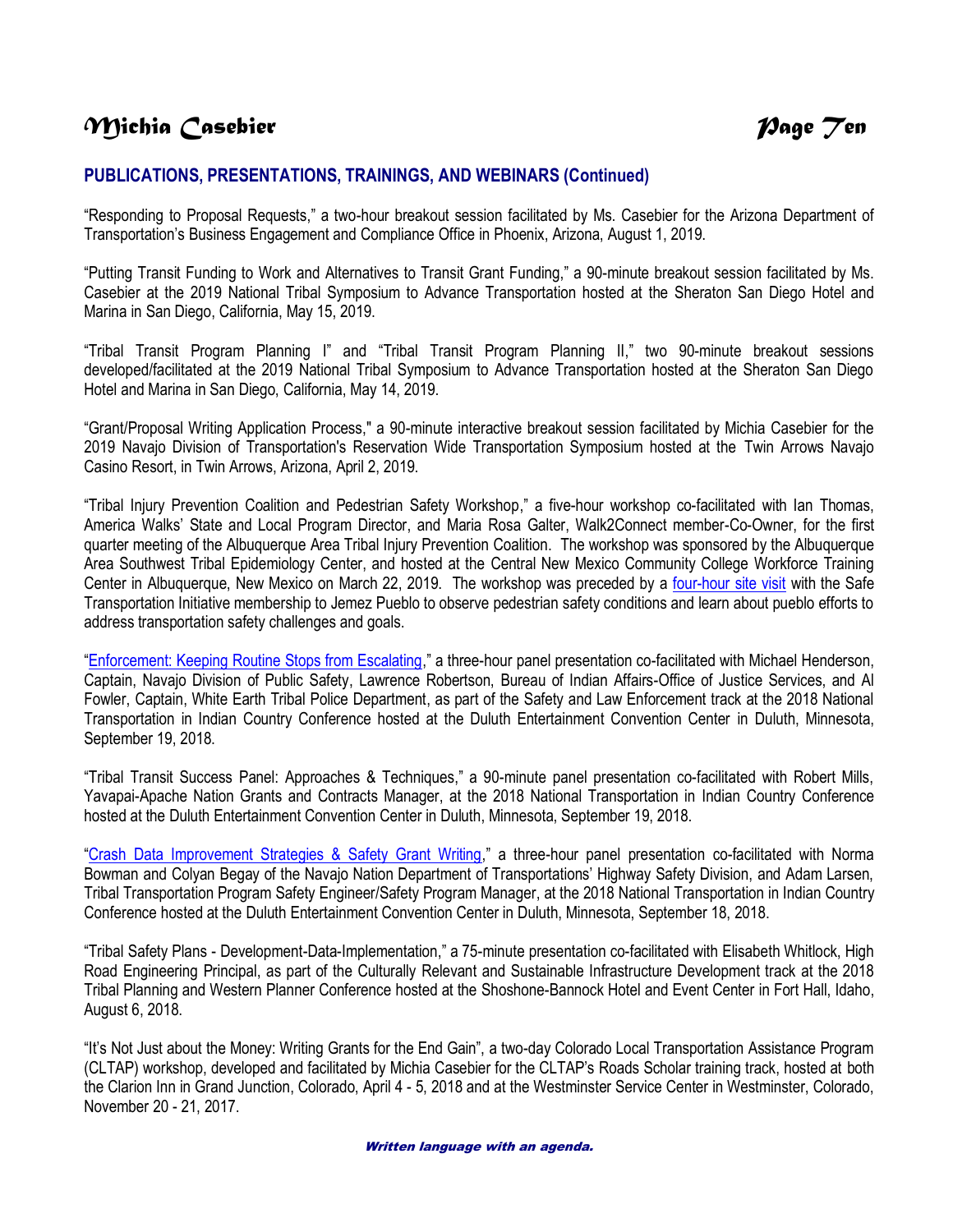# *Michia Casebier Page Eleven*

### **PUBLICATIONS, PRESENTATIONS, TRAININGS, AND WEBINARS (Continued)**

"Tribal Transit Success - 3 Tribes' Unique Approaches," a 90-minute panel presentation co-facilitated with Millie Schoonover, Craig Tribal Association Councilwoman and Robert Mills, Yavapai-Apache Nation Grants and Contracts Manager, as part of the Compliance: Tribal Transit Compliance Issues and Promising Practices track at the 3<sup>rd</sup> Annual National Rural Transit Assistance Program Technical Assistance Conference hosted at the Hilton Omaha in Omaha, Nebraska, October 30, 2017.

"Tribal Safety Plans - [Funding, Planning & Projects](https://9d4c1830-23f2-4f35-b70b-83fc44816860.filesusr.com/ugd/cea1b2_56559767cf734c54a31dd92522a20bfb.pdf)," a three-and-a-half-hour panel presentation co-facilitated with Elisabeth Whitlock, High Road Engineering, Esther Corbett, Inter Tribal Council of Arizona Project Manager, and Laura Rae Savala-Levi, Kaibab Band of Paiute Indians Tribal Motor Vehicle Crash Injury Prevention Project-Coordinator, at the 20<sup>th</sup> Annual National Tribal Transportation Conference hosted at the JW Marriott Starr Pass Resort in Tucson, Arizona, September 26, 2017.

"Rural and Tribal Walkability Challenges - Examples and Solutions," a 90-minute panel presentation co-facilitated with Ian Thomas, State and Local Program Director for America Walks, Brian Fellows, Senior Transportation Planner at Amec Foster Wheeler, and Jeanne Anthony of JK Anthony Associates as part of the 2017 National Walking Summit, hosted at the Intercontinental Riverfront Hotel in St. Paul, Minnesota, September 14, 2017.

"Cherokee Nation Safety - At Home, On Roadways and Within" and "Improving Cherokee Nation Walking and Biking Safety," two 75-minute presentations, delivered twice each at the Cherokee Nation's two-day 2017 Annual Conference for Community Leaders hosted at the Tulsa Wyndham Hotel in Tulsa, Oklahoma, June 9 - 10, 2017.

"Walkability and Bikeability for Healthy, Vibrant Neighborhoods (NR270)," a two-day NeighborWorks America course, developed and delivered by Michia Casebier for the Neighborhood Revitalization track at the 2016 Los Angeles National Training Institute (NTI), Westin Bonaventure Hotel in Los Angeles, California, May 5 - 6, 2016, as well as at: the 2015 Kansas City NTI, May 7 - 8, 2015; the 2014 Louisville NTI, May 22 - 23, 2014; the 2013 Portland NTI, May 9 - 10, 2013; and the 2012 DC NTI, December 13 - 14, 2012.

"Organizing Healthy and Active Communities for All," a two-day course developed and facilitated by Michia Casebier for the Community Engagement track at the LA National Training Institute hosted at the Hilton Atlanta in Atlanta, Georgia, February 25 - 26, 2016, as well as at the Westin Bonaventure Hotel in Los Angeles, California, February 23 - 24, 2015, and the Walter E. Washington Convention Center in Washington, D.C., December 8 - 9, 2014.

"Tribal Transit Program Development With or Without FTA Funding," a 55-minute presentation developed and facilitated by Michia Casebier with a focus on the Gwichyaa Zhee Gwich'in Tribe's transit program development for the Transit track at the 18th Annual National Tribal Transportation Conference hosted at the Sheraton Myrtle Beach Convention Center Hotel in Myrtle Beach, South Carolina, September 23, 2015.

"Bike Traffic Skills Courses: Four Tribes Tackle Safety, Health & Cycling," a 90-minute presentation co-facilitated with Esther Corbett, Inter Tribal Council of Arizona Project Manager, and Francis Bradley, Police Chief of the Hualapai Police Department, for the Safety track at the 18th Annual National Tribal Transportation Conference hosted at the Sheraton Myrtle Beach Convention Center Hotel in Myrtle Beach, South Carolina, September 23, 2015. Michia also developed a 16-page Tribal Youth Bike Safety Training handbook for the workshop.

Myers, R., Casebier, M., Johnson, R., Geisler, A. (August 2015) "[Creating Safe Routes to School Programs for Tribal](http://caatpresources.org/index.cfm/1511)  [Communities in California: A California SRTS Tribal Guide.](http://caatpresources.org/index.cfm/1511)" San Francisco: California Safe Routes to School Technical Assistance Resource Center, a Program of California Active Communities.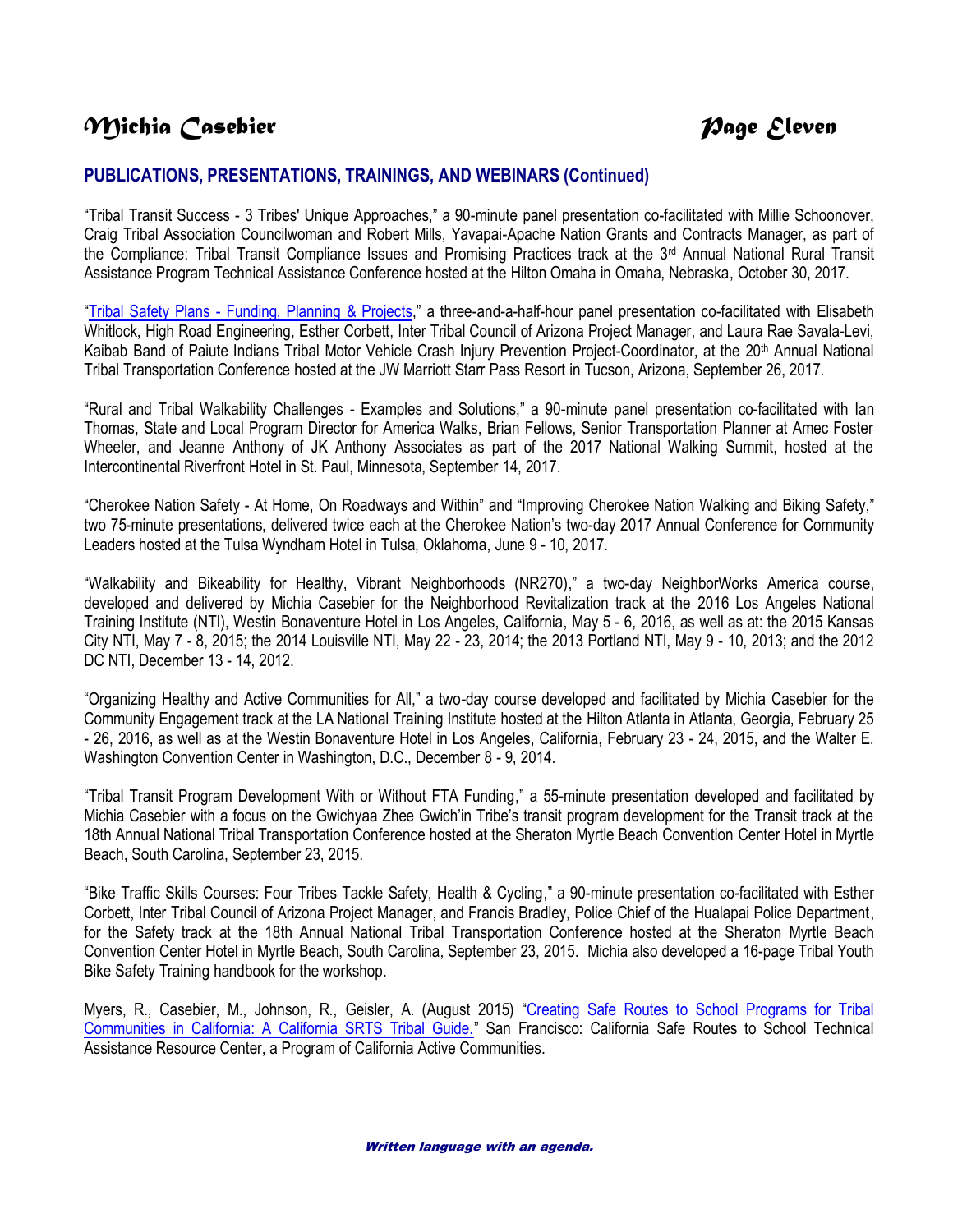# *M*ichia Casebier *Page Twelve*

### **PUBLICATIONS, PRESENTATIONS, TRAININGS, AND WEBINARS (Continued)**

"Bicycling Skills 123," a League of America Bicyclists youth course, which was modified to be site-specific and age-appropriate for provision to Native American children aged three to sixteen. Co-facilitated by Michia Casebier, League Cycling Instructor, Number 3685, and Brett Cohen, League Cycling Instructor, Number 4388, and co-sponsored by the Inter Tribal Council of Arizona, the day-long course was offered to youth on the Hualapai Indian Tribe reservation in Peach Springs, Arizona on May 16, 2015; the Kaibab Band of Paiute Indians reservation in Pipe Springs, Arizona on June 8, 2015; the Duckwater Shoshone Tribe reservation in Duckwater, Nevada on June 10, 2015; and the Te-Moak Tribe of Western Shoshone reservation in Elko, Nevada on June 11, 2015.

"Successful Tribal Safe Routes to School Program Development," a 60-minute panel presentation co-facilitated with Steve Soenksen, Alaska's SRTS Program Coordinator, and Steve Cleary, Alaska Trail's Executive Director, as part of the 17<sup>th</sup> Annual National Tribal Transportation Conference hosted at the Hilton Hotel in Anchorage, Alaska, September 25, 2014.

"Tribal Safety Plans - Lessons from the Gila River Indian Community and Other Tribes," a 90-minute panel presentation cofacilitated with Adam Larsen, Federal Highway Administration Safety Engineer and Tribal Coordinator, and Sasha Pachito, Transportation Planner for the Gila River Indian Community's Department of Transportation, as part of the 17<sup>th</sup> Annual National Tribal Transportation Conference, hosted at the Hilton Hotel in Anchorage, Alaska, September 24, 2014.

"Funding Tribal Safety," a PowerPoint presentation on grant writing for Tribal Transportation Program Safety Funds, at the Hilton Hotel as part of the 12<sup>th</sup> Annual Alaska Tribal Transportation Symposium in Anchorage, Alaska, April 15, 2014.

"Grant Writing Certificate Training Program," a comprehensive, interactive five-part grant writing workshop series, cosponsored with the Yavapai County Business Assistance Center on Wednesdays between October 2 and November 20, 2013 at the City of Cottonwood's Recreation Center. The five workshops covered grant development topics in whole and half-day formats: Grant Seeking Fundamentals, Finding Funding Sources Step-by-Step, Preparing Successful Budgets, Evaluating Grant Performance, and Advanced Grant Seeking.

"SRTS in Indian Country: Understanding Program Development Challenges - Part I" and "SRTS in Indian Country: Success Stories and Lessons Learned - Part II," a two-part America Walks Coaching Action Network Webinar Series, co-facilitated with Katherine Campbell, Education Program Specialist with the Bureau of Indian Education, and Kevin Discepelo, Youth Program Specialist from the Office of Youth, Partnerships & Service, August 21, 2012 and September 4, 2012.

Michia conceived of/coordinated the May Tribal SRTS Workshop Series, a collaboration of ADOT, the Salt River Pima-Maricopa Indian Community (SRPMIC), and the PedNet Coalition to offer a unique three-day SRTS training series for tribes from across the United States. Held on May 1 - May 3, 2012 at the SRPMIC Education Board Room and Two Waters Government Complex in Scottsdale, Arizona, the training was attended by seven Arizona tribes and the Bois Forte Band of Chippewa from Minnesota. The three days included: a PedNet Walking School Bus workshop facilitated by Robert Johnson, PedNet's Consulting Director; the first day-long Active School Neighborhood Checklist (ASNC) workshop with a conference call-in opportunity for State SRTS Program Coordinators to share information about their tribal SRTS program development successes; and a SRTS National Course workshop co-facilitated by Brian Fellows, Mike Cynecki, of Lee Engineering, LLC.

MGT provided thirteen 4 ½-hour "Writing a Competitive Safe Routes to School Grant" workshops, and one 90-minute webinar, during the months of August 2010 and April, August, and October 2011 for: the SRPMIC in Scottsdale, Arizona; the Pascua Yaqui Tribe in Tucson, Arizona; the Inter Tribal Council of Arizona in Phoenix, Arizona; the Tohono O'odham Nation in Sells, Arizona; the Colorado River Indian Tribes in Parker, Arizona; the Bureau of Indian Affairs in Phoenix, Arizona; the Arizona Department of Transportation in Phoenix, Arizona; and the communities of Flagstaff, Mesa, and Tucson, Arizona.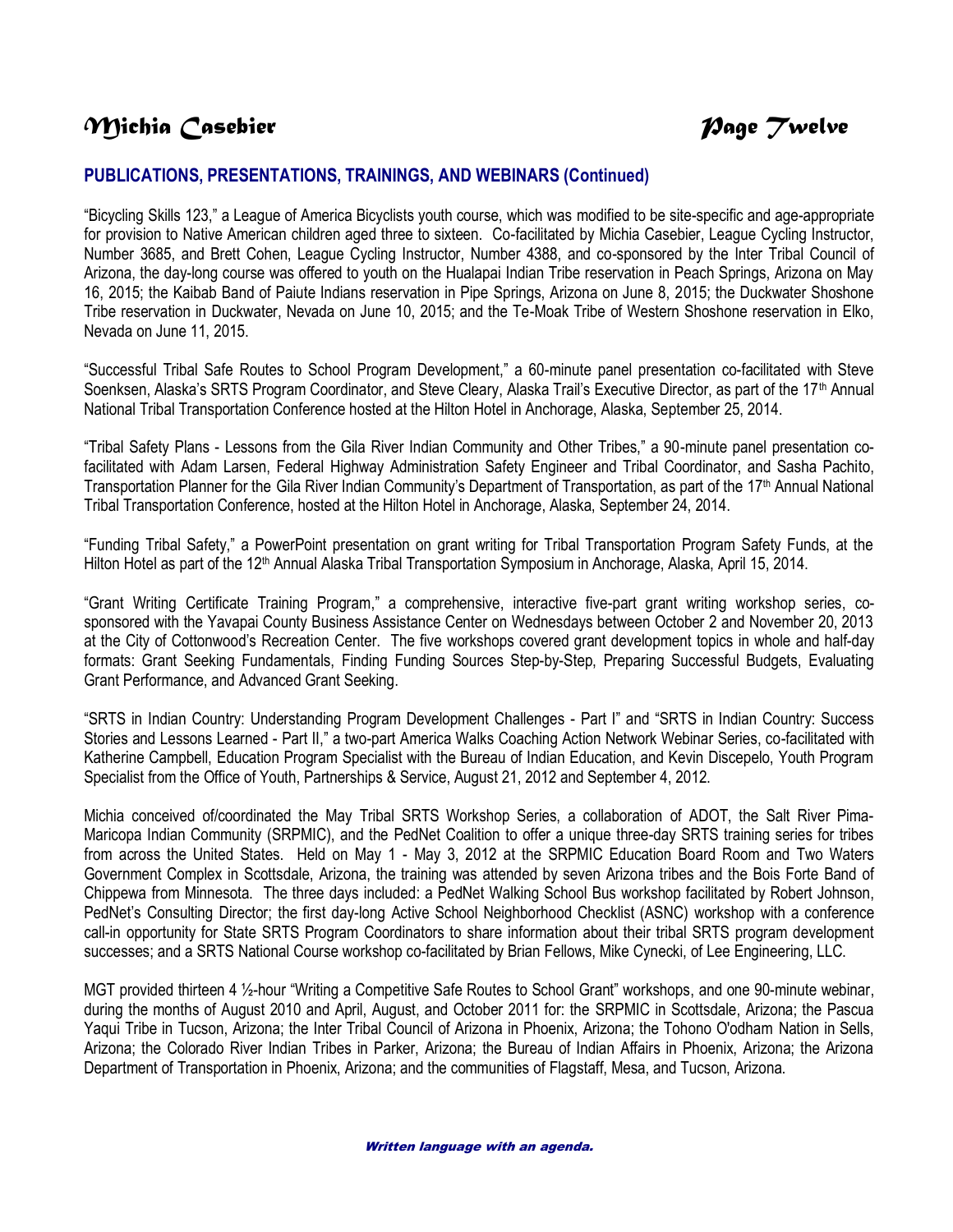# *Michia Casebier Page Thirteen*

### **PUBLICATIONS, PRESENTATIONS, TRAININGS, AND WEBINARS (Continued)**

U.S. Department of the Interior, Bureau of Indian Affairs, Fort Apache Agency Fiscal Year 1998 Annual Report.

"Cooperacion entre Escuela y Comunidad por el Fortalecimiento de Lenguas y Culturas Indigenas: Resultados Preliminares de White Mountain Apache", a 20 minute paper presented in Spanish and English to the First Annual Encuentro Internacional de Lenguas Indigenas e Interculturalidad in Creel, Chihuahua, Mexico, May 21, 1998.

"John F. Kennedy Day School, People Profiles." Bestyear: Learning for All, Office of Indian Education Effective Schools Annual Report. July 1993 - June 1994, pp. 29-33.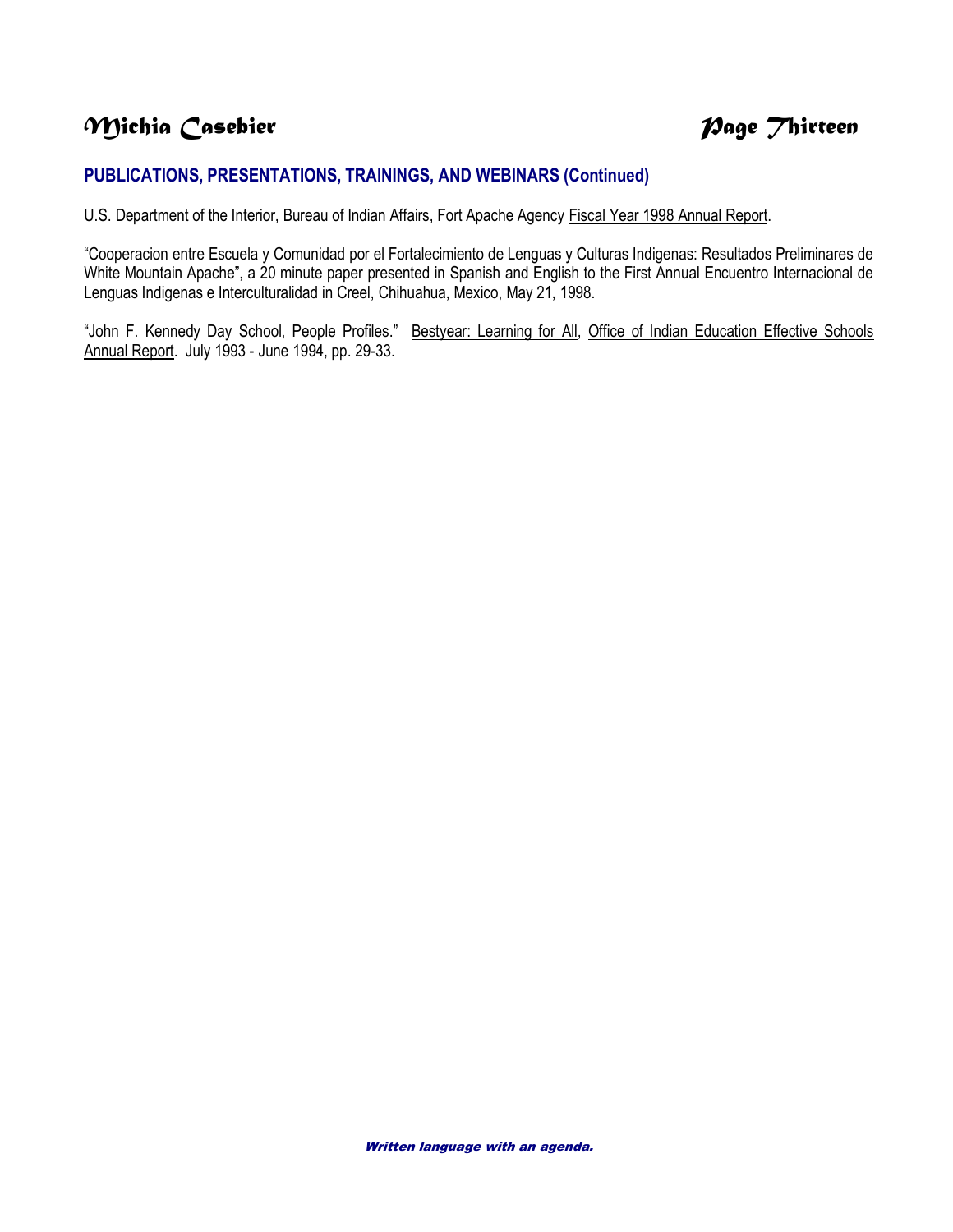# *Michia Casebier Page Fourteen*

## **FUNDED GRANTS, LOANS, AND PROJECTS**

| <b>Program or Project Name</b>                                                                                                                                                                                                                  | <b>Source Agency</b>                  | <b>Date</b> | <b>Grant Award</b>                                     |
|-------------------------------------------------------------------------------------------------------------------------------------------------------------------------------------------------------------------------------------------------|---------------------------------------|-------------|--------------------------------------------------------|
| Pueblo de Cochiti NM22 Intersection 12.2 Safety Improvements Project                                                                                                                                                                            | Federal Highway Administration        | 2020        | \$452.517.00                                           |
| League of Women Voters of Northern Arizona Diversity, Equity & Inclusion Committee<br><b>Speaker Honoria Project</b>                                                                                                                            | Taylor L. Willingham Legacy Fund      | 2021 - 2022 | \$1,000.00                                             |
| Pueblo de Cochiti Road Safety Assessment Project                                                                                                                                                                                                | Federal Highway Administration        | 2017 - 2018 | \$38,824.00                                            |
| Native Village of Tanana Road Safety Assessment Project                                                                                                                                                                                         | Federal Highway Administration        | 2016        | \$21,664.00                                            |
| Craig Tribal Association Prince of Wales Island Transit Vehicle Purchase Project                                                                                                                                                                | <b>Federal Transit Authority</b>      | 2015        | \$264.495.00                                           |
| Preservation Planning Project Grant, Osmond S. Guy<br>Autobiographical Tape Preservation Project Letter of Inquiry                                                                                                                              | <b>GRAMMY Foundation</b>              | 2010        | \$5,000.00<br>Selected for Full<br>Proposal Invitation |
| Safe Routes to School Infrastructure Program, Montessori Children's House<br><b>Infrastructure Improvement Project</b>                                                                                                                          | Arizona Department of Transportation  | 2009 - 2012 | \$15,980.00                                            |
| Social and Economic Development Strategies, Yavapai-Apache Nation<br>Health and Human Services Manual Update Project (MANUALUP)<br>One of 59 U.S. SEDS grants funded for FY08 during which only 39% of the 332<br>applications received funding | l Administration for Native Americans | 2008 - 2009 | \$81.944.00                                            |
| Safe Routes to School Program, Yavapai-Apache Nation Planning Assistance Program                                                                                                                                                                | Arizona Department of Transportation  | 2008        | \$15,000.00                                            |
| Rural Tourism Development Grant Program, Yavapai-Apache Nation<br><b>Exodus Commemoration Bronze Sculpture Project</b>                                                                                                                          | Arizona Office of Tourism             | 2007 - 2009 | \$50,000.00                                            |
| Safe Routes to School Non-infrastructure Program, Camp Verde B Safe Project                                                                                                                                                                     | Arizona Department of Transportation  | 2007 - 2009 | \$34.675.00                                            |
| Transportation Enhancement Program, PTLS Woodland Road Sidewalk Project<br>Ranked 1st among 8 off-system projects selected by ADOT during the 2nd review for<br>funding                                                                         | Arizona Department of Transportation  | Round 14    | \$164,719.00                                           |
| Community Development Block Grant, (3) Town of Pinetop-Lakeside Projects: Housing<br>Rehabilitation Wildfire Mitigation Program, Commercial Rehabilitation and S.A.F.E<br><b>Addition Project</b>                                               | Arizona Department of Housing         | 2006 - 2008 | \$271.015.00                                           |
| Main Street Program, PTLS Main Street Signage Project                                                                                                                                                                                           | Arizona Department of Commerce        | 2007        | \$15,000.00                                            |
| Local, Regional and State Parks Heritage Fund, PTLS Mountain Meadow Recreation<br><b>Complex Ball Field Lighting Project</b>                                                                                                                    | Arizona State Parks                   | 2006 - 2008 | \$138,000.00                                           |
| Western Small Diameter Maximum Millwork Project, Phase 2                                                                                                                                                                                        | <b>Forest Products Laboratory</b>     | 2005 - 2008 | \$250,000.00                                           |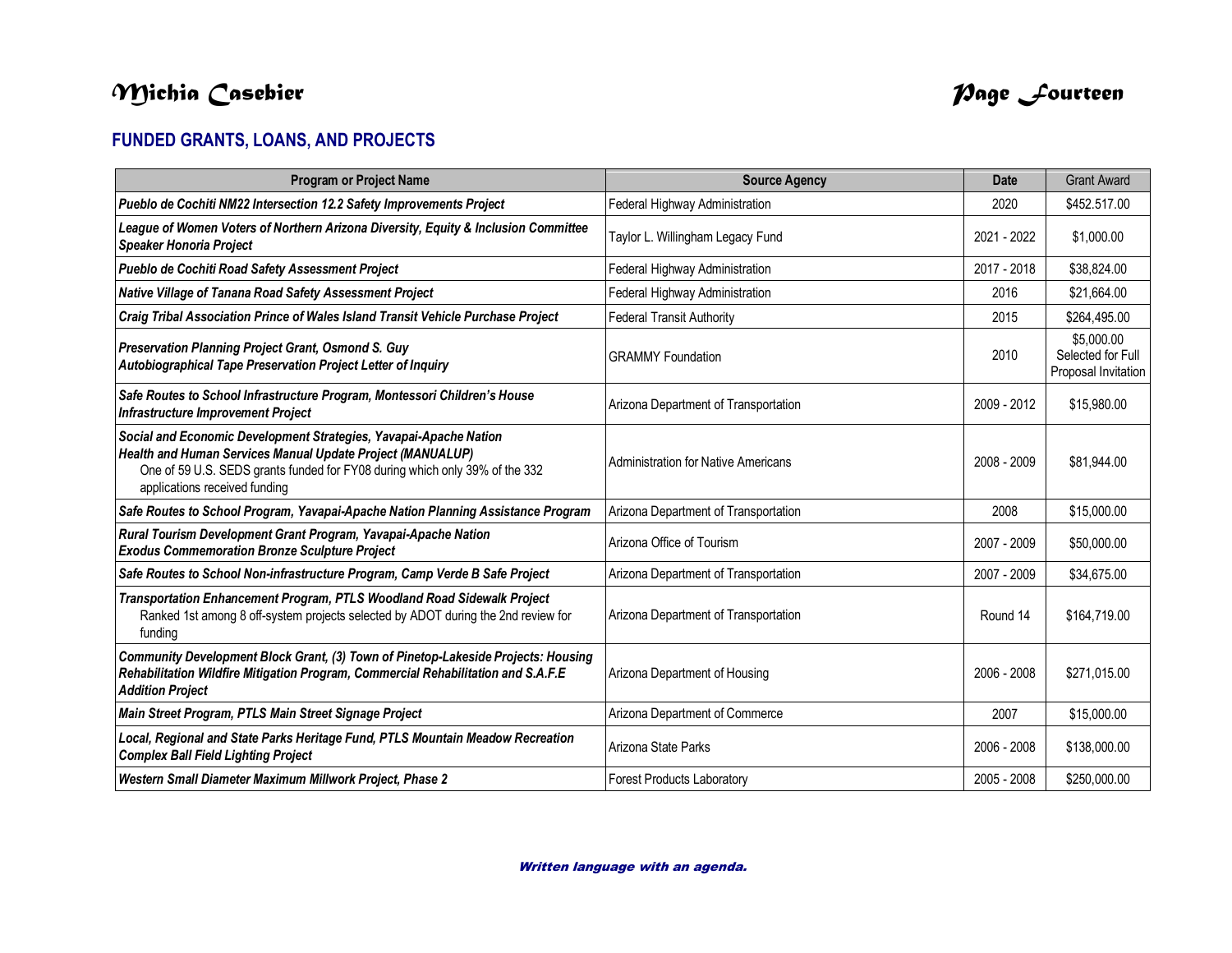# *Michia Casebier Page Fifteen*



## **FUNDED GRANTS, LOANS, AND PROJECTS (Continued)**

| <b>Program or Project Name</b>                                                                                                                                                                                                        | <b>Source Agency</b>                                   | <b>Date</b> | <b>Grant Award</b>                          |
|---------------------------------------------------------------------------------------------------------------------------------------------------------------------------------------------------------------------------------------|--------------------------------------------------------|-------------|---------------------------------------------|
| Western Small Diameter Maximum Millwork Project, Phase 2<br>Ranked 5th of 45 Applications Selected from a Field of 300+ Applications                                                                                                  | <b>Forest Products Laboratory</b>                      | 2005 - 2008 | \$250,000.00<br>Pre-application<br>Approved |
| <b>Western Waste Wood Project</b>                                                                                                                                                                                                     | Southwest Sustainable Forests Partnership              | 2005 - 2007 | \$40,000.00                                 |
| Livestock and Crop Conservation Grant Program, A Reviving and Thriving Legacy<br>Selected by the Review Panel, Scored 135 of 145 Points - Turned Down by the Agricultural Arizona Department of Agriculture<br>Director, \$800,000.00 |                                                        | 2005 - 2006 |                                             |
| Western Small Diameter Maximum Millwork Project, Phase 2<br>Ranked 3rd of 128 applications                                                                                                                                            | <b>Forest Products Laboratory</b>                      | 2005 - 2008 | Pre-Application<br>Approved                 |
| Western Small Diameter Maximum Millwork Project                                                                                                                                                                                       | Southwest Sustainable Forests Partnership              | 2004 - 2005 | \$60,000.00                                 |
| <b>Phat Firewood Assistance Project</b><br>Selected as an alternate, \$20,000.00                                                                                                                                                      | Four Corners Sustainable Forests Partnership           | 2003 - 2004 |                                             |
| Stories from the Heart III" National Conference "Sisters-Helping-Sisters" Subsidy                                                                                                                                                     | <b>Story Circle Network</b>                            | 2006        | \$120.00                                    |
| Colorado State University Travel Scholarship, Sawmill Short Course                                                                                                                                                                    | Colorado State University                              | 2004        | \$400.00                                    |
| Southwest Sustainable Forests Partnership, Executive Meeting Speaking Engagement                                                                                                                                                      | Southwest Sustainable Forests Partnership              | 2004        | \$377.00                                    |
| <b>Three Forest Products Laboratory Travel Scholarships</b>                                                                                                                                                                           | <b>Forest Products Laboratory</b>                      | 2002 & 2004 | \$2,049.00                                  |
| Three Little Colorado Research, Conservation and Development Travel Scholarships                                                                                                                                                      | Little Colorado Research, Conservation and Development | 2002 & 2004 | \$1,997.00                                  |
| John F. Kennedy Day School Music Education Project                                                                                                                                                                                    | Arizona Commission on the Arts                         | 2000 - 2001 | \$5,000.00                                  |
| Office of Indian Education Programs, John F. Kennedy Day School SHARE Project                                                                                                                                                         | U.S. Department of Education                           | 1998 - 2003 | \$50,000.00                                 |
| John F. Kennedy Day School Music Education Project                                                                                                                                                                                    | Arizona Community Foundation                           | 1998 - 1999 | \$13,352.00                                 |
| John F. Kennedy Day School Tumblewords Project                                                                                                                                                                                        | Arizona Commission on the Arts                         | 1998 - 1999 | \$1,350.00                                  |
| KinderApache Professional Development Grant                                                                                                                                                                                           | Arizona Commission on the Arts                         | 1998        | \$250.00                                    |
| <b>The Nurses Office</b>                                                                                                                                                                                                              | Norwest Bank                                           | 1997        | \$800.00                                    |
| KinderApache Professional Development Grant, John F. Kennedy Day School                                                                                                                                                               | Arizona Commission on the Arts                         | 1997        | \$500.00                                    |
| Apache Arts Curriculum Development Project, John F. Kennedy Day School                                                                                                                                                                | Arizona Commission on the Arts                         | 1997 - 1998 | \$1,000.00                                  |
| KinderApache Song and Dance Project, John F. Kennedy Day School                                                                                                                                                                       | Arizona Commission on the Arts                         | 1996 - 1997 | \$7,500.00                                  |
| Office of Indian Education Programs, Title IX Improvement of Literacy Project,<br>John F. Kennedy Day School                                                                                                                          | U.S. Department of Education                           | 1995 - 1996 | \$25,549.00                                 |
| Office of Indian Education Programs, The KIDNET Project, John F. Kennedy Day School   U.S. Department of Education                                                                                                                    |                                                        | 1995        | \$5,000.00                                  |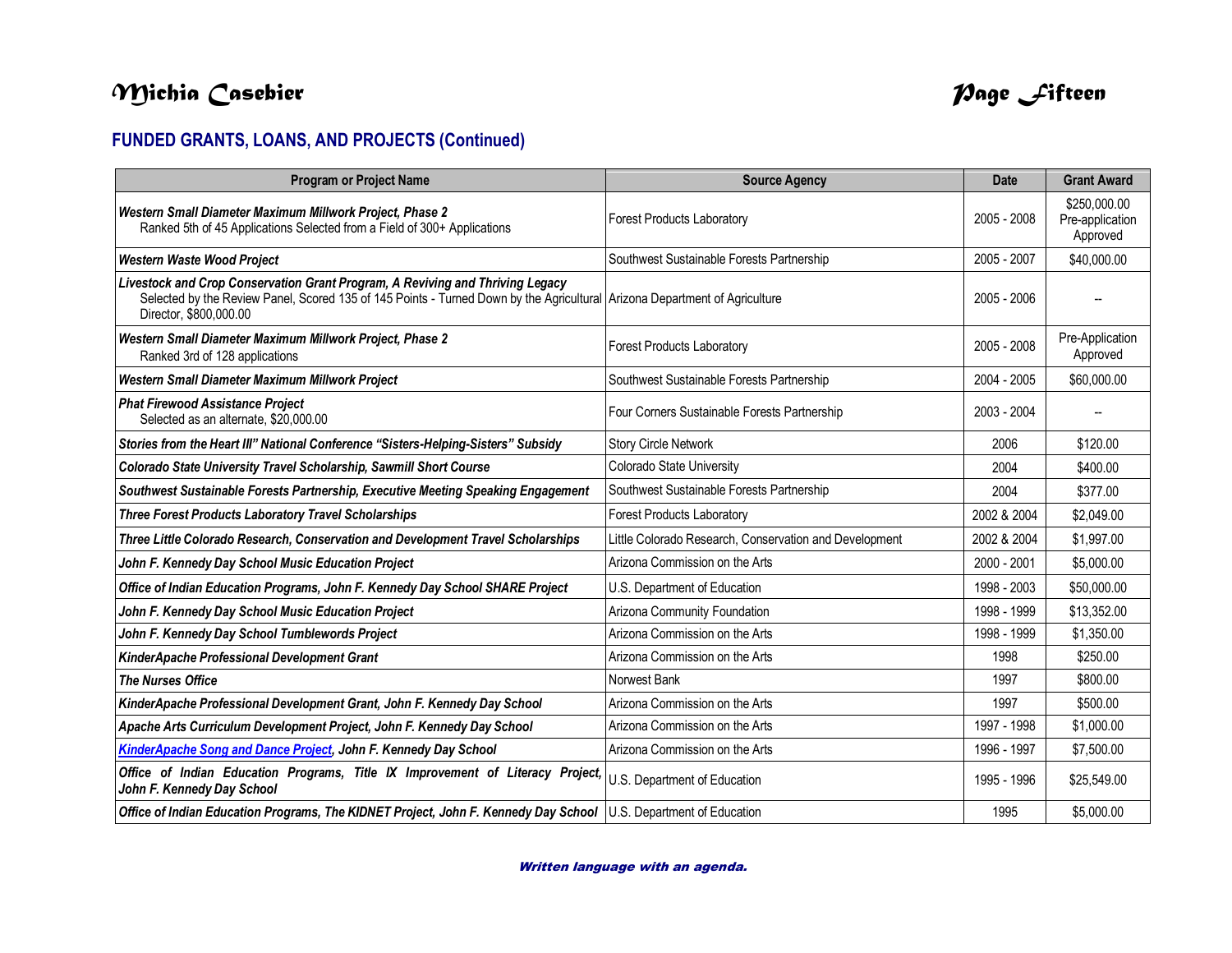# *Michia Casebier Page Sixteen*

## **FUNDED GRANTS, LOANS, AND PROJECTS (Continued)**

| <b>Program or Project Name</b>                                                                                     | <b>Source Agency</b>                    | <b>Date</b> | <b>Grant Award</b> |
|--------------------------------------------------------------------------------------------------------------------|-----------------------------------------|-------------|--------------------|
| Office of Indian Education Programs, Goals 2000 Sub-Grant,<br>John F. Kennedy Day School                           | U.S. Department of Education            | 1995        | \$3,658.00         |
| The GLOBE Program, John F. Kennedy Day School<br>Internet hook up, computer & scientific data collection equipment | The GLOBE Program                       | 1995        | \$1,500.00 Value   |
| Indian Child Welfare Act Project, White Mountain Apache Tribe Social Services                                      | Arizona Department of Economic Security | 1994 - 1995 | \$90,000.00        |
| Head Start Parenting Project, White Mountain Apache Tribe Head Start                                               | U.S. Department of Education            | 1994 - 1995 | \$19,000.00        |
| <b>Office of Indian Education Programs, Title V Literacy Block Project,</b><br>John F. Kennedy Day School          | U.S. Department of Education            | 1994 - 1995 | \$25,141.00        |
| Office of Indian Education Programs, Title V Readiness to Learn Project,<br>John F. Kennedy Day School             | U.S. Department of Education            | 1993 - 1994 | \$24,347.00        |

### **FHWA Tribal Transportation Program Safety Funds Grants Funded with Tribal Safety Plans Developed for Clients by MGT:**

| <b>Program or Project Name</b>                                                                                                           | <b>Source Agency</b>           | <b>Date</b> | <b>Grant Award</b> |
|------------------------------------------------------------------------------------------------------------------------------------------|--------------------------------|-------------|--------------------|
| Pueblo de Cochiti Road Safety Assessment Project                                                                                         | Federal Highway Administration | 2017-18     | \$38,824.00        |
| Native Village of Tanana Road Safety Assessment Project                                                                                  | Federal Highway Administration | 2016        | \$21,664.00        |
| Craig Tribal Association/Prince of Wales Island Vocational and Technical Center<br><b>Driver Education Training Program</b>              | Federal Highway Administration | 2016        | \$67,155.00        |
| Craig Tribal Association/Prince of Wales Island First Responders Communications Federal Highway Administration<br><b>Dispatch System</b> |                                | 2016        | \$200,000.00       |

### **Grants and Scholarships Edited/Assisted by M.G. Tech-Writing, LLC, but Written and Funded by Other Organizations:**

| <b>Program or Project Name</b>                                                                   | <b>Source Agency</b>                  | <b>Date</b> | <b>Grant Award</b> |
|--------------------------------------------------------------------------------------------------|---------------------------------------|-------------|--------------------|
| Alumni Scholarship Application for Shiloh Michelle Maloney                                       | Vallivue Future Farmers of America    | 2015        | \$1,100.00         |
| Safe Routes to School Infrastructure Program, City of Ava, Missouri                              | Missouri Department of Transportation | 2014 - 2017 | \$310,000.00       |
| Library Services and Technology Act Grant, Cottonwood Public Library                             | Arizona State Library                 | 2014 - 2015 | \$23,480.00        |
| Safe Routes to School Non-infrastructure Program, The PedNet Coalition                           | Missouri Department of Transportation | 2013 - 2014 | \$25,000.00        |
| Safe Routes to School Non-infrastructure Program,<br><b>EAGLE College Prep Elementary School</b> | Arizona Department of Transportation  | 2012 - 2015 | \$120,000.00       |
| Safe Routes to School Infrastructure Program, City of Sedona                                     | Arizona Department of Transportation  | 2012 - 2015 | \$244,000.00       |